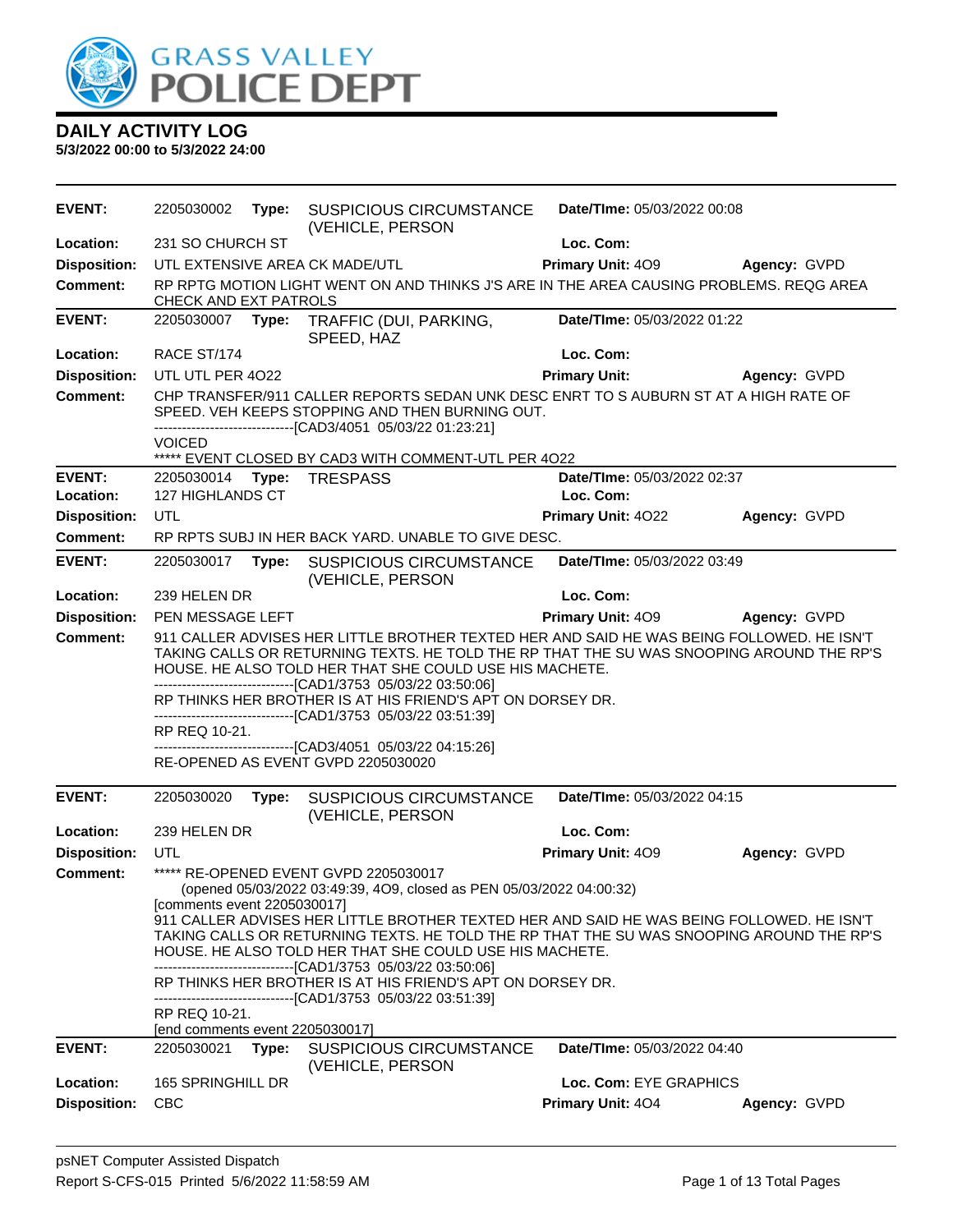

| <b>Comment:</b>     | RP RPTG VEH WHI VAN CLOSE TO DUMPSTER THAT PARKS OVERNIGHT FREQUENTLY. WHEN RP WAS<br>TOLD GV WONT TOW OFF PRIVATE PROPERTY, RP STATED "MAYBE THERE IS SOMEONE WHO IS GOING TO<br>DIE FROM FETANYL IN THERE I DONT KNOW" REQG CHECK |                                 |              |  |  |  |
|---------------------|-------------------------------------------------------------------------------------------------------------------------------------------------------------------------------------------------------------------------------------|---------------------------------|--------------|--|--|--|
| <b>EVENT:</b>       | 2205030028<br>Type: SERVICE, CIVIL, SUBPOENA                                                                                                                                                                                        | Date/TIme: 05/03/2022 07:50     |              |  |  |  |
| Location:           | 905 WE MAIN ST                                                                                                                                                                                                                      | Loc. Com:                       |              |  |  |  |
| <b>Disposition:</b> | ARA WARRANT CLEARED                                                                                                                                                                                                                 | <b>Primary Unit: 4D10</b>       | Agency: GVPD |  |  |  |
| Case No:            | G2201078                                                                                                                                                                                                                            |                                 |              |  |  |  |
| <b>Comment:</b>     | <b>SEARCH WARRANT</b>                                                                                                                                                                                                               |                                 |              |  |  |  |
|                     | --------------------------------[CAD1/4074_05/03/22 07:52:11]<br>EVENT LOCATION CHANGED FROM 905 W MAIN<br>--------------------------------[CAD3/3980 05/03/22 10:05:57]                                                            |                                 |              |  |  |  |
|                     | ISSUED CASE# G2201078 FOR AGENCY GVPD by UNIT 4D10                                                                                                                                                                                  |                                 |              |  |  |  |
|                     | -------------------------------[CAD3/3980 05/03/22 10:08:44]                                                                                                                                                                        |                                 |              |  |  |  |
|                     | ISSUED CASE# G2201079 FOR AGENCY GVPD by UNIT 4D13<br>-------------------------------[CAD3/3980_05/03/22_11:37:43]                                                                                                                  |                                 |              |  |  |  |
|                     | ISSUED CASE# G2201081 FOR AGENCY GVPD by UNIT 4Z32                                                                                                                                                                                  |                                 |              |  |  |  |
| <b>EVENT:</b>       | 2205030028 Type: SERVICE, CIVIL, SUBPOENA                                                                                                                                                                                           | Date/TIme: 05/03/2022 07:50     |              |  |  |  |
| Location:           | 905 WE MAIN ST                                                                                                                                                                                                                      | Loc. Com:                       |              |  |  |  |
| <b>Disposition:</b> | ARA WARRANT CLEARED                                                                                                                                                                                                                 | <b>Primary Unit: 4D10</b>       | Agency: GVPD |  |  |  |
| Case No:            | G2201079                                                                                                                                                                                                                            |                                 |              |  |  |  |
| <b>Comment:</b>     | <b>SEARCH WARRANT</b>                                                                                                                                                                                                               |                                 |              |  |  |  |
|                     | --------------------------------[CAD1/4074_05/03/22 07:52:11]<br>EVENT LOCATION CHANGED FROM 905 W MAIN<br>--------------------------------[CAD3/3980 05/03/22 10:05:57]                                                            |                                 |              |  |  |  |
|                     | ISSUED CASE# G2201078 FOR AGENCY GVPD by UNIT 4D10<br>-------------------------------[CAD3/3980 05/03/22 10:08:44]                                                                                                                  |                                 |              |  |  |  |
|                     | ISSUED CASE# G2201079 FOR AGENCY GVPD by UNIT 4D13                                                                                                                                                                                  |                                 |              |  |  |  |
|                     | -------------------------------[CAD3/3980_05/03/22_11:37:43]<br>ISSUED CASE# G2201081 FOR AGENCY GVPD by UNIT 4Z32                                                                                                                  |                                 |              |  |  |  |
| <b>EVENT:</b>       | 2205030028 Type: SERVICE, CIVIL, SUBPOENA                                                                                                                                                                                           | Date/TIme: 05/03/2022 07:50     |              |  |  |  |
| Location:           | 905 WE MAIN ST                                                                                                                                                                                                                      | Loc. Com:                       |              |  |  |  |
| <b>Disposition:</b> | ARA WARRANT CLEARED                                                                                                                                                                                                                 | <b>Primary Unit: 4D10</b>       | Agency: GVPD |  |  |  |
| Case No:            | G2201081                                                                                                                                                                                                                            |                                 |              |  |  |  |
| <b>Comment:</b>     | <b>SEARCH WARRANT</b>                                                                                                                                                                                                               |                                 |              |  |  |  |
|                     | --------------------------------[CAD1/4074_05/03/22 07:52:11]<br>EVENT LOCATION CHANGED FROM 905 W MAIN<br>--------------------------------[CAD3/3980 05/03/22 10:05:57]                                                            |                                 |              |  |  |  |
|                     | ISSUED CASE# G2201078 FOR AGENCY GVPD by UNIT 4D10<br>------------------------------[CAD3/3980 05/03/22 10:08:44]                                                                                                                   |                                 |              |  |  |  |
|                     | ISSUED CASE# G2201079 FOR AGENCY GVPD by UNIT 4D13<br>---------------------------[CAD3/3980 05/03/22 11:37:43]                                                                                                                      |                                 |              |  |  |  |
|                     | ISSUED CASE# G2201081 FOR AGENCY GVPD by UNIT 4Z32                                                                                                                                                                                  |                                 |              |  |  |  |
| <b>EVENT:</b>       | 2205030031<br>Type: ABANDONED VEHICLES                                                                                                                                                                                              | Date/TIme: 05/03/2022 08:12     |              |  |  |  |
| Location:           | FOREST GLADE CR/WE MAIN ST                                                                                                                                                                                                          | Loc. Com:                       |              |  |  |  |
| <b>Disposition:</b> | CBC CTC W/OWNER PICKING UP TODAY                                                                                                                                                                                                    | Primary Unit: 4015              | Agency: GVPD |  |  |  |
| <b>Comment:</b>     | RP RPTG ABAN GRN MUSTANG W/BROKEN FRONT AXLE THATS BEEN THERE FOR 3 DAYS.                                                                                                                                                           |                                 |              |  |  |  |
| <b>EVENT:</b>       | 2205030035<br>Type:<br><b>TRAFFIC ACCIDENT</b>                                                                                                                                                                                      | Date/TIme: 05/03/2022 08:52     |              |  |  |  |
| Location:           | 49/20 RAMP STATE/SO AUBURN ST                                                                                                                                                                                                       | Loc. Com: NB - JUST BEFORE EXIT |              |  |  |  |
| <b>Disposition:</b> | <b>HBD</b>                                                                                                                                                                                                                          | <b>Primary Unit:</b>            | Agency: GVPD |  |  |  |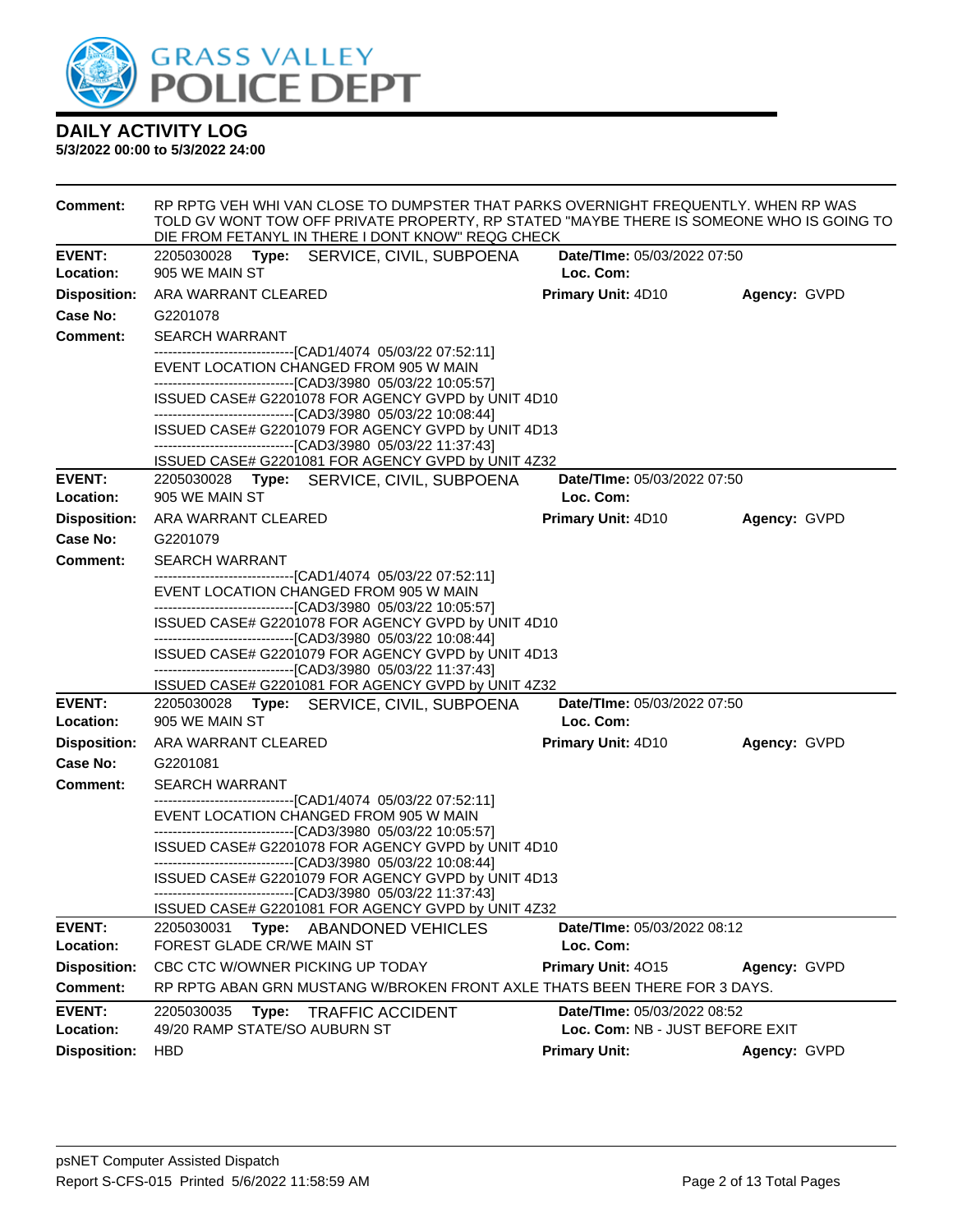

| Comment:            | 911 OPEN LINE SOUNDS LIKE 1182 W/SUBJ EXCHANGING INFO<br>-----------[CAD1/4074 05/03/22 08:56:45]<br>EVENT CALL TYPE CHANGED FROM 911<br>EVENT LOCATION CHANGED FROM LAT: 39.21920100 LONG: -121.052352 GRASS VALLEY<br>------------------------------[CAD1/4074 05/03/22 08:57:23]<br>ON CB RP RPTG 1182/XFER TO CHP<br>***** EVENT CLOSED BY CAD3 |                                                                      |                                                                                                                                                                                                      |                             |              |  |
|---------------------|-----------------------------------------------------------------------------------------------------------------------------------------------------------------------------------------------------------------------------------------------------------------------------------------------------------------------------------------------------|----------------------------------------------------------------------|------------------------------------------------------------------------------------------------------------------------------------------------------------------------------------------------------|-----------------------------|--------------|--|
| <b>EVENT:</b>       |                                                                                                                                                                                                                                                                                                                                                     |                                                                      | 2205030038 Type: PROPERTY LOST OR FOUND                                                                                                                                                              | Date/TIme: 05/03/2022 09:15 |              |  |
| <b>Location:</b>    |                                                                                                                                                                                                                                                                                                                                                     | 280 SIERRA COLLEGE DR #115<br>Loc. Com: MAIN LOBBY NEXT TO WATERFALL |                                                                                                                                                                                                      |                             |              |  |
| <b>Disposition:</b> | <b>RPT</b>                                                                                                                                                                                                                                                                                                                                          |                                                                      |                                                                                                                                                                                                      | <b>Primary Unit: 4023</b>   | Agency: GVPD |  |
| Case No:            | G2201077                                                                                                                                                                                                                                                                                                                                            |                                                                      |                                                                                                                                                                                                      |                             |              |  |
| Comment:            |                                                                                                                                                                                                                                                                                                                                                     |                                                                      | RP RPTG STRANGE BLU BACKPACK WITH MUD ON IT HAS BEEN IN THE LOBBY FOR A WEEK<br>---------------------------------[CAD3/3980 05/03/22 09:40:43]<br>ISSUED CASE# G2201077 FOR AGENCY GVPD by UNIT 4O23 |                             |              |  |
| <b>EVENT:</b>       | 2205030050                                                                                                                                                                                                                                                                                                                                          | Type:                                                                | DISTURBANCE (NOISE,                                                                                                                                                                                  | Date/TIme: 05/03/2022 10:21 |              |  |
|                     |                                                                                                                                                                                                                                                                                                                                                     |                                                                      | MUSIC, VERBAL, BARKI                                                                                                                                                                                 |                             |              |  |
| Location:           | TINLOY BUS STOP                                                                                                                                                                                                                                                                                                                                     |                                                                      |                                                                                                                                                                                                      | Loc. Com:                   |              |  |
| <b>Disposition:</b> | <b>CBC</b>                                                                                                                                                                                                                                                                                                                                          |                                                                      |                                                                                                                                                                                                      | Primary Unit: 4015          | Agency: GVPD |  |
| <b>Comment:</b>     |                                                                                                                                                                                                                                                                                                                                                     |                                                                      | RPT FROM 4017/415 W A TRANSIENT, SEND BEAT 1                                                                                                                                                         |                             |              |  |
| <b>EVENT:</b>       | Date/TIme: 05/03/2022 10:23<br>2205030051<br>Type:<br>TRAFFIC (DUI, PARKING,<br>SPEED, HAZ                                                                                                                                                                                                                                                          |                                                                      |                                                                                                                                                                                                      |                             |              |  |
| Location:           | 174 STATE/RACE ST                                                                                                                                                                                                                                                                                                                                   |                                                                      |                                                                                                                                                                                                      | Loc. Com: MEMORIAL          |              |  |
| <b>Disposition:</b> |                                                                                                                                                                                                                                                                                                                                                     |                                                                      | ARA BOTH BOOKED ON LOCAL WARRANTS                                                                                                                                                                    | Primary Unit: 4015          | Agency: GVPD |  |
| Case No:            | G2201080                                                                                                                                                                                                                                                                                                                                            |                                                                      |                                                                                                                                                                                                      |                             |              |  |
| Comment:            | RP RPTG 23103 DRIVER IN A DRK SML SUV PARKED ON HY 174 NEAR THE POOLS. RP FOLLOWED VEH<br>FROM CEDAR RIDGE AND VEH ALMOST HIT A COUPLE TREES, SWERVING AND SLAMMING ON BREAKS. RP<br>ADV POSS 415 BTWN MALE AND FEMALE. XRAY WITH LONG DARK HAIR.<br>-------------------------------[CAD3/3980_05/03/22 10:26:11]<br><b>VOICED</b>                  |                                                                      |                                                                                                                                                                                                      |                             |              |  |
|                     |                                                                                                                                                                                                                                                                                                                                                     |                                                                      | -------------[CAD3/3980 05/03/22 10:54:26]<br>ISSUED CASE# G2201080 FOR AGENCY GVPD by UNIT 4O23                                                                                                     |                             |              |  |
| <b>EVENT:</b>       |                                                                                                                                                                                                                                                                                                                                                     |                                                                      | 2205030057 Type: ORDINANCES<br>(COUNTY/MUNICIPAL)                                                                                                                                                    | Date/TIme: 05/03/2022 10:39 |              |  |
| Location:           | 187 SCOTIA PINES CR                                                                                                                                                                                                                                                                                                                                 |                                                                      |                                                                                                                                                                                                      | Loc. Com:                   |              |  |
| <b>Disposition:</b> | <b>CBC</b>                                                                                                                                                                                                                                                                                                                                          |                                                                      |                                                                                                                                                                                                      | Primary Unit: 4023          | Agency: GVPD |  |
| Comment:            |                                                                                                                                                                                                                                                                                                                                                     |                                                                      | RP RPTG MULTIPLE VEH IN THE AREA CAMPING OR ABAN ON THE STREET. RP ADV SHE RPT'D THIS LAST<br>WEEK AND VEHS HAVE BEEN THERE FOR WEEKS. DRK SEDAN MO LP. REQ 10-21                                    |                             |              |  |
|                     |                                                                                                                                                                                                                                                                                                                                                     |                                                                      | AND ACF 177 AND 202 THERE IS A 4RUNNER LP:8ZBH039 FOR 2 PLUS WEEKS W/A CAMPER 7JJD875 THAT<br>WAS PUSHED THERE FROM 187 SCOTIA PINES.                                                                |                             |              |  |
|                     |                                                                                                                                                                                                                                                                                                                                                     |                                                                      | RP REQ THEY BE TOWED AND MOVED ALONG<br>-----------------------[4O23/MDT 05/03/22 11:31]                                                                                                             |                             |              |  |
|                     | MO LICENSE PLATE #CX3F6S                                                                                                                                                                                                                                                                                                                            |                                                                      | <b>ISSUED PARKING CITATION #47723 ON VEH: BLK CHEV IMPALA</b><br>VIOLATIONS: EXP REG & USING STREET FOR STORAGE                                                                                      |                             |              |  |
|                     |                                                                                                                                                                                                                                                                                                                                                     |                                                                      | PARKED ON STREET NEAR 187 SCOTIA PINES CIR. CBC                                                                                                                                                      |                             |              |  |
| <b>EVENT:</b>       | 2205030064                                                                                                                                                                                                                                                                                                                                          | Type:                                                                | TRAFFIC (DUI, PARKING,<br>SPEED, HAZ                                                                                                                                                                 | Date/TIme: 05/03/2022 11:14 |              |  |
| Location:           | DORSEY DR/JOERSCHKE DR                                                                                                                                                                                                                                                                                                                              |                                                                      |                                                                                                                                                                                                      | Loc. Com:                   |              |  |
| <b>Disposition:</b> | CBC 98T                                                                                                                                                                                                                                                                                                                                             |                                                                      |                                                                                                                                                                                                      | Primary Unit: 4017          | Agency: GVPD |  |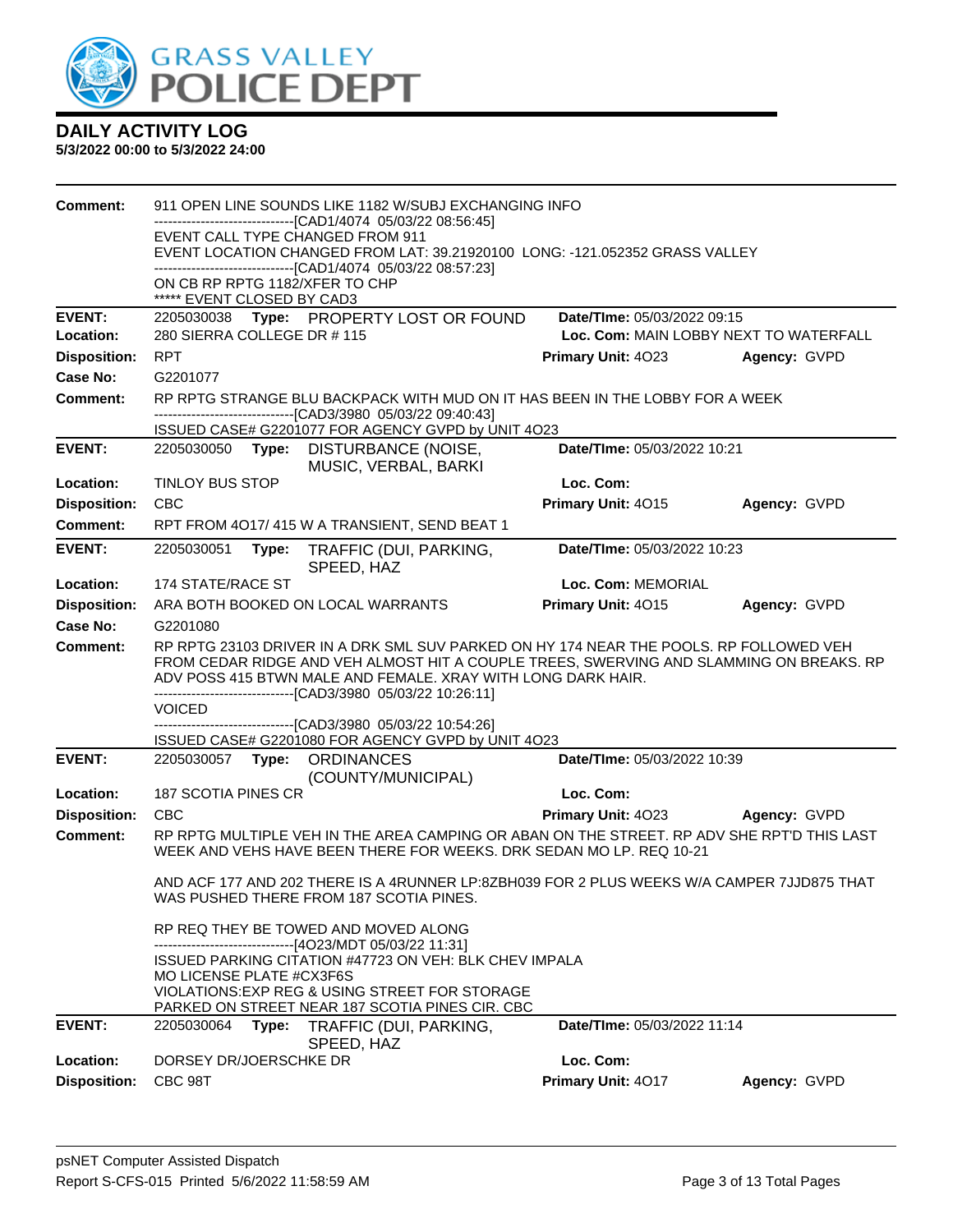

| <b>Comment:</b>                   | RP RPTG WMA 40'S NOSHIRT BLU JEANS CARRING MEDICAL SUPPLIES AND HAS A CONTRAPTION IN AND<br>OUT OF TRAFFIC. SUBJ IS FLIPPING PEOPLE OFF.<br>-------------------------------[CAD3/3980_05/03/22 11:15:23] |       |                                                                  |                                                                                                                                                                                                                                                                                                                                                 |              |
|-----------------------------------|----------------------------------------------------------------------------------------------------------------------------------------------------------------------------------------------------------|-------|------------------------------------------------------------------|-------------------------------------------------------------------------------------------------------------------------------------------------------------------------------------------------------------------------------------------------------------------------------------------------------------------------------------------------|--------------|
|                                   | <b>VOICED</b>                                                                                                                                                                                            |       |                                                                  |                                                                                                                                                                                                                                                                                                                                                 |              |
| <b>EVENT:</b>                     | 2205030068                                                                                                                                                                                               | Type: | 911 UNKNOWN<br>(HANGUPS, ABAN'S)                                 | Date/TIme: 05/03/2022 11:24                                                                                                                                                                                                                                                                                                                     |              |
| Location:                         | 2054 NEVADA CITY HIGHWAY                                                                                                                                                                                 |       |                                                                  | Loc. Com: SAVE MART                                                                                                                                                                                                                                                                                                                             |              |
| <b>Disposition:</b>               | <b>HBD</b>                                                                                                                                                                                               |       |                                                                  | <b>Primary Unit:</b>                                                                                                                                                                                                                                                                                                                            | Agency: GVPD |
| <b>Comment:</b>                   | 911 ACCIDENTAL BY EMPLOYEE<br>***** EVENT CLOSED BY CAD1                                                                                                                                                 |       |                                                                  |                                                                                                                                                                                                                                                                                                                                                 |              |
| <b>EVENT:</b>                     | 2205030071                                                                                                                                                                                               | Type: | DRUGS (ANY NARCOTIC<br><b>RELATED OFFENSE)</b>                   | Date/TIme: 05/03/2022 11:30                                                                                                                                                                                                                                                                                                                     |              |
| <b>Location:</b>                  | 350 BENNETT ST                                                                                                                                                                                           |       |                                                                  | Loc. Com: UNK APT NUMBER/ THE COURTZ                                                                                                                                                                                                                                                                                                            |              |
| <b>Disposition:</b>               |                                                                                                                                                                                                          |       | HBD CLOSE PER 4017/ PASSED TO 4D13                               | <b>APTS</b><br><b>Primary Unit:</b>                                                                                                                                                                                                                                                                                                             | Agency: GVPD |
| <b>Comment:</b>                   |                                                                                                                                                                                                          |       |                                                                  | RP WANTING TO BE ANON AND NON DISCLOSED EVENT BECAUSE SUSPECT READS THE BLOTTER*****                                                                                                                                                                                                                                                            |              |
|                                   |                                                                                                                                                                                                          |       |                                                                  | RP RPTG HIS EX WIFE TOLD HIM THAT A SUBJ ON PROBATION FOR DUI HAS 4 KILOS OF COCAINE IN HIS<br>APT AND IF WE GO THERE IT WILL BE ONE OF THE BIGGEST DRUG BUSTS FOR GVPD. RP DID NOT WANT TO<br>GIVE NAME OR 1021 BECAUSE SUSPECT IS CONNECTED TO OTHER DRUG DEALERS.,<br>***** EVENT CLOSED BY CAD3 WITH COMMENT-CLOSE PER 4017/ PASSED TO 4D13 |              |
| <b>EVENT:</b><br>Location:        | 200 BLK SO CHURCH                                                                                                                                                                                        |       | 2205030073    Type: VEHICLE STOP                                 | Date/TIme: 05/03/2022 11:36<br>Loc. Com:                                                                                                                                                                                                                                                                                                        |              |
| <b>Disposition:</b>               | WA                                                                                                                                                                                                       |       |                                                                  | Primary Unit: 4023                                                                                                                                                                                                                                                                                                                              | Agency: GVPD |
| <b>Comment:</b>                   | License: 4WTJ084                                                                                                                                                                                         |       |                                                                  |                                                                                                                                                                                                                                                                                                                                                 |              |
| <b>EVENT:</b>                     | 2205030077                                                                                                                                                                                               | Type: | <b>COMMUNITY POLICING</b><br><b>ACTION</b>                       | Date/TIme: 05/03/2022 11:49                                                                                                                                                                                                                                                                                                                     |              |
| Location:                         | 1100 BLK SUTTON WAY                                                                                                                                                                                      |       |                                                                  | Loc. Com:                                                                                                                                                                                                                                                                                                                                       |              |
| <b>Disposition:</b>               | CBC 87T                                                                                                                                                                                                  |       |                                                                  | Primary Unit: 4017                                                                                                                                                                                                                                                                                                                              | Agency: GVPD |
| <b>Comment:</b>                   | OW/1                                                                                                                                                                                                     |       |                                                                  |                                                                                                                                                                                                                                                                                                                                                 |              |
| <b>EVENT:</b><br><b>Location:</b> | 2205030083                                                                                                                                                                                               |       | Type: ABANDONED VEHICLES<br>CARPENTER ST/SCOTIA PINES CR         | Date/TIme: 05/03/2022 12:13<br>Loc. Com:                                                                                                                                                                                                                                                                                                        |              |
| <b>Disposition:</b>               | <b>CBC</b>                                                                                                                                                                                               |       |                                                                  | Primary Unit: 4015                                                                                                                                                                                                                                                                                                                              | Agency: GVPD |
| Comment:                          |                                                                                                                                                                                                          |       | RP RPTG FORD VAN 350 LP: 5DVF993 BEEN THERE FOR MORE THAN A WEEK |                                                                                                                                                                                                                                                                                                                                                 |              |
|                                   |                                                                                                                                                                                                          |       | ------------------------------[4O15/MDT 05/03/22 12:54]          | RO OF VEHICLE IS STAYING IN AN AIRBNB ON CARPENTER ST. VEHICLE IS PARKED LEGALLY. CBC                                                                                                                                                                                                                                                           |              |
| <b>EVENT:</b>                     | 2205030084                                                                                                                                                                                               |       | Type: SUBJECT STOP                                               | Date/TIme: 05/03/2022 12:22                                                                                                                                                                                                                                                                                                                     |              |
| Location:                         | OLD POST OFFICE                                                                                                                                                                                          |       |                                                                  | Loc. Com:                                                                                                                                                                                                                                                                                                                                       |              |
| <b>Disposition:</b>               | <b>CBC COOPERATIVE</b>                                                                                                                                                                                   |       |                                                                  | Primary Unit: 4015                                                                                                                                                                                                                                                                                                                              | Agency: GVPD |
| <b>Comment:</b>                   | OW <sub>1</sub>                                                                                                                                                                                          |       |                                                                  |                                                                                                                                                                                                                                                                                                                                                 |              |
| <b>EVENT:</b>                     | 2205030088                                                                                                                                                                                               | Type: | TRAFFIC (DUI, PARKING,<br>SPEED, HAZ                             | Date/TIme: 05/03/2022 12:32                                                                                                                                                                                                                                                                                                                     |              |
| Location:                         | 2054 NEVADA CITY HIGHWAY                                                                                                                                                                                 |       |                                                                  | Loc. Com: SAVE MART                                                                                                                                                                                                                                                                                                                             |              |
| <b>Disposition:</b>               | UTL                                                                                                                                                                                                      |       |                                                                  | Primary Unit: 4023                                                                                                                                                                                                                                                                                                                              | Agency: GVPD |
| <b>Comment:</b>                   |                                                                                                                                                                                                          |       | --[CAD3/3980 05/03/22 12:38:02]                                  | 911 RPTG MALE PASSED OUT IN HIS VEH WITH EMPTY BOTTLE OF VODKA IN THE BACK SEAT. VEH OLDER<br>MAROON DODGE DURANGO LP: 5PRP144. SUBJ WOKE UP AND LEFT TWD MCDONALDS.                                                                                                                                                                            |              |
|                                   | <b>VOICED</b>                                                                                                                                                                                            |       |                                                                  |                                                                                                                                                                                                                                                                                                                                                 |              |
| <b>EVENT:</b>                     | 2205030092                                                                                                                                                                                               | Type: | 911 UNKNOWN<br>(HANGUPS, ABAN'S)                                 | Date/TIme: 05/03/2022 12:44                                                                                                                                                                                                                                                                                                                     |              |
| Location:                         | 101 LIDSTER AV                                                                                                                                                                                           |       |                                                                  | Loc. Com:                                                                                                                                                                                                                                                                                                                                       |              |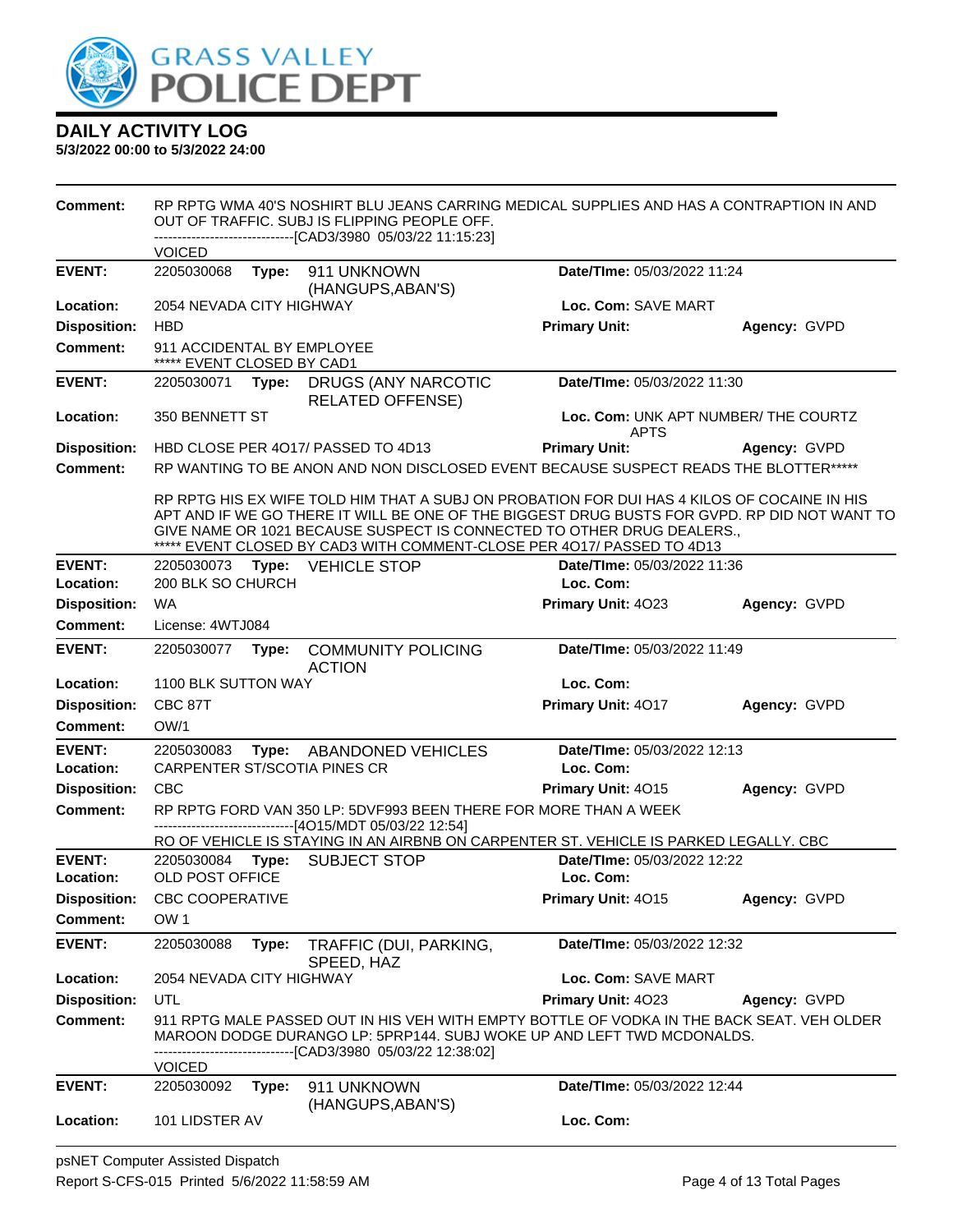

| <b>Disposition:</b> | <b>HBD</b>                                                                                           |                                                                                                                                                                                               | <b>Primary Unit:</b>                                | Agency: GVPD |  |  |  |
|---------------------|------------------------------------------------------------------------------------------------------|-----------------------------------------------------------------------------------------------------------------------------------------------------------------------------------------------|-----------------------------------------------------|--------------|--|--|--|
| <b>Comment:</b>     | 911 OPEN LINE, LOUD TOOLS HEARD                                                                      |                                                                                                                                                                                               |                                                     |              |  |  |  |
|                     | -------------------------------[CAD1/4074 05/03/22 12:46:28]<br>VM LEFT ON CB                        |                                                                                                                                                                                               |                                                     |              |  |  |  |
|                     |                                                                                                      | -------------------------------[CAD1/4074 05/03/22 12:49:40]                                                                                                                                  |                                                     |              |  |  |  |
|                     |                                                                                                      | EVENT LOCATION CHANGED FROM LAT: 39.23076600 LONG: -121.058875 GRASS VALLEY<br>-------------------------------[CAD1/4074 05/03/22 12:49:52]                                                   |                                                     |              |  |  |  |
|                     |                                                                                                      | RP CALLED BACK TO ADVC4 WHILE MOWING THE LAWN                                                                                                                                                 |                                                     |              |  |  |  |
| <b>EVENT:</b>       | ***** EVENT CLOSED BY CAD1                                                                           |                                                                                                                                                                                               | Date/TIme: 05/03/2022 12:50                         |              |  |  |  |
|                     |                                                                                                      | 2205030093 Type: DRUGS (ANY NARCOTIC<br><b>RELATED OFFENSE)</b>                                                                                                                               |                                                     |              |  |  |  |
| Location:           | 880 SUTTON WY                                                                                        |                                                                                                                                                                                               | Loc. Com: WALGREENS                                 |              |  |  |  |
| <b>Disposition:</b> | MERGED 2205030095                                                                                    |                                                                                                                                                                                               | <b>Primary Unit:</b>                                | Agency: GVPD |  |  |  |
| <b>Comment:</b>     | <b>POSS 11550 SUBJ</b>                                                                               |                                                                                                                                                                                               |                                                     |              |  |  |  |
|                     |                                                                                                      | ------------------------------[CAD3/3980 05/03/22 12:55:28]<br>EVENT LOCATION CHANGED FROM WALGREENS                                                                                          |                                                     |              |  |  |  |
|                     |                                                                                                      | ***** EVENT CLOSED BY CAD3 WITH COMMENT-2205030095                                                                                                                                            |                                                     |              |  |  |  |
| <b>EVENT:</b>       | 2205030095 Type: FIRE                                                                                |                                                                                                                                                                                               | Date/TIme: 05/03/2022 12:57                         |              |  |  |  |
| Location:           | 880 SUTTON WY                                                                                        |                                                                                                                                                                                               | Loc. Com: WALGREENS                                 |              |  |  |  |
| <b>Disposition:</b> | ARA                                                                                                  |                                                                                                                                                                                               | <b>Primary Unit:</b>                                | Agency: GVPD |  |  |  |
| Case No:            | G2201082                                                                                             |                                                                                                                                                                                               |                                                     |              |  |  |  |
| Comment:            | <b>SUBJ STARTING A FIRE</b>                                                                          | --------------------------------[CAD3/3980 05/03/22 12:58:59]                                                                                                                                 |                                                     |              |  |  |  |
|                     | EVENT LOCATION CHANGED FROM WALGREENS                                                                |                                                                                                                                                                                               |                                                     |              |  |  |  |
|                     | -------------------------------[MERGED CAD3/3980 05/03/2022 12:59:28]<br>MERGED 2205030093 TYPE: DRU |                                                                                                                                                                                               |                                                     |              |  |  |  |
|                     | <b>LOCATION: 880 SUTTON WY</b><br><b>WALGREENS</b>                                                   |                                                                                                                                                                                               |                                                     |              |  |  |  |
|                     | RP:                                                                                                  |                                                                                                                                                                                               |                                                     |              |  |  |  |
|                     |                                                                                                      | COMMENTS: POSS 11550 SUBJ-----------------------------------[CAD3/3980 05/03/22 12:55:28]<br>EVENT LOCATION CHANGED FROM WALGREENS                                                            |                                                     |              |  |  |  |
|                     |                                                                                                      | -------------------------------[CAD1/4074 05/03/22 13:17:49]                                                                                                                                  |                                                     |              |  |  |  |
|                     |                                                                                                      | ISSUED CASE# G2201082 FOR AGENCY GVPD by UNIT 4O17                                                                                                                                            |                                                     |              |  |  |  |
| <b>EVENT:</b>       |                                                                                                      | 2205030098 Type: DISTURBANCE (NOISE,<br>MUSIC, VERBAL, BARKI                                                                                                                                  | Date/TIme: 05/03/2022 13:14                         |              |  |  |  |
| Location:           | TINLOY ST/BANK ST                                                                                    |                                                                                                                                                                                               | Loc. Com: BUS STOP                                  |              |  |  |  |
| <b>Disposition:</b> | CBC 98T                                                                                              |                                                                                                                                                                                               | <b>Primary Unit: 4015 Agency: GVPD</b>              |              |  |  |  |
| Comment:            |                                                                                                      | RP FROM GV CONNECTS RPTG MALE TRANSIENT IS SETTING DOLLAR BILLS ON FIRE AND THEN PUTTING                                                                                                      |                                                     |              |  |  |  |
|                     |                                                                                                      | THEM OUT. SUBJ IS ALSO YELLING AT PEOPLE                                                                                                                                                      |                                                     |              |  |  |  |
|                     |                                                                                                      | WMA DRK CURLY HAIR BEARD, LSW JACKET, GREY PANTS                                                                                                                                              |                                                     |              |  |  |  |
| <b>EVENT:</b>       | 2205030099<br>Type:                                                                                  | DISTURBANCE (NOISE,                                                                                                                                                                           | Date/TIme: 05/03/2022 13:26                         |              |  |  |  |
| Location:           |                                                                                                      | MUSIC, VERBAL, BARKI                                                                                                                                                                          | Loc. Com: INF SUTTON CINEMAS                        |              |  |  |  |
| <b>Disposition:</b> | 399 SUTTON WY                                                                                        | CBC PARTIES SEPARATED PRIOR TO ARRIVAL,                                                                                                                                                       | Primary Unit: 4017                                  | Agency: GVPD |  |  |  |
|                     | NEG CRIME AT THIS TIME,                                                                              |                                                                                                                                                                                               |                                                     |              |  |  |  |
| <b>Comment:</b>     | <b>ANOTHER MALE</b>                                                                                  | 911 RPTG MALE KICKING A WHI FORD RANGER W/FLAT TIRES YELLING TO CALL 911, VEH IS OCCUPIED BY                                                                                                  |                                                     |              |  |  |  |
|                     |                                                                                                      | ------------------------[CAD3/3980_05/03/22_13:27:27]<br>SUBJ KICKING THE VEH IS LSW BALL CAP, RED SWEAT SHIRT AND BLU JEANS<br>--------------------------------[CAD3/3980 05/03/22 13:28:20] |                                                     |              |  |  |  |
|                     | <b>VOICED</b>                                                                                        |                                                                                                                                                                                               |                                                     |              |  |  |  |
| <b>EVENT:</b>       | 2205030100<br>Type:                                                                                  | <b>GRAND THEFT AUTO</b>                                                                                                                                                                       | Date/TIme: 05/03/2022 13:31                         |              |  |  |  |
| Location:           | 155 GLASSON WY                                                                                       |                                                                                                                                                                                               | Loc. Com: SIERRA NEVADA MEMORIAL<br><b>HOSPITAL</b> |              |  |  |  |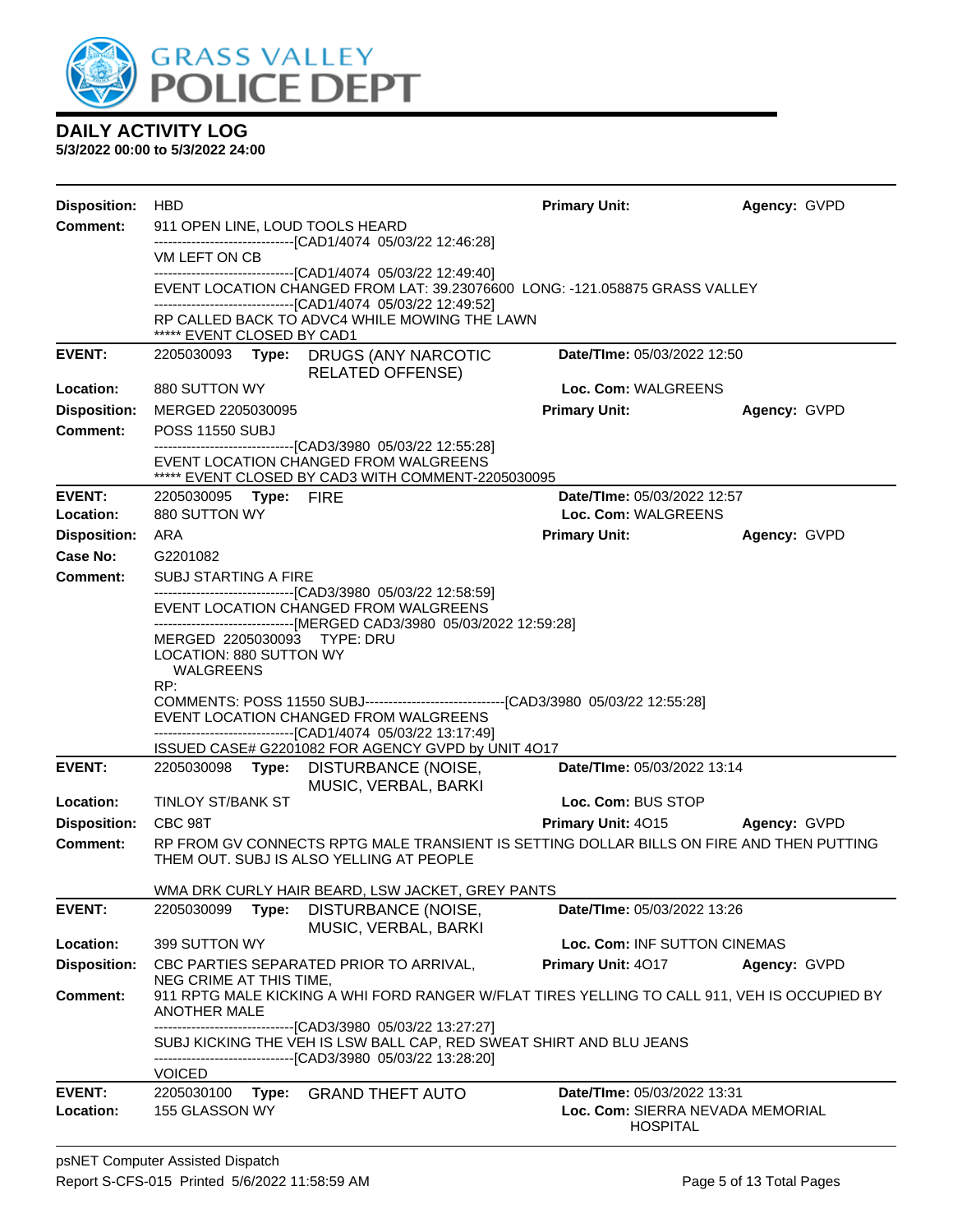

| <b>Disposition:</b> | <b>HBD</b>                                                                                                                                                                                                                                                                                                                                            |       |                                                                                                                                                                                                          | <b>Primary Unit:</b>        | Agency: GVPD                             |
|---------------------|-------------------------------------------------------------------------------------------------------------------------------------------------------------------------------------------------------------------------------------------------------------------------------------------------------------------------------------------------------|-------|----------------------------------------------------------------------------------------------------------------------------------------------------------------------------------------------------------|-----------------------------|------------------------------------------|
| <b>Comment:</b>     | <b>ODDESSEY TOURING UNK LP</b>                                                                                                                                                                                                                                                                                                                        |       | 911 RPTG VEH MISSING FROM PARKING LOT A, LAST SEEN AT 1030HRS, VEH DESC 2006 DRK GREEN HYUN                                                                                                              |                             |                                          |
|                     | ***** EVENT CLOSED BY CAD3                                                                                                                                                                                                                                                                                                                            |       | -------------------------------[CAD3/3980 05/03/22 13:31:31]<br>WHILE LL RP RECIEVED MSG FROM FRIEND WHO IS USING THE VEH/1022                                                                           |                             |                                          |
| <b>EVENT:</b>       |                                                                                                                                                                                                                                                                                                                                                       |       | 2205030105 Type: ALCOHOL RELATED<br>(EXCEPTION OF DUI)                                                                                                                                                   | Date/TIme: 05/03/2022 13:49 |                                          |
| Location:           | 873 SUTTON WY                                                                                                                                                                                                                                                                                                                                         |       |                                                                                                                                                                                                          | Loc. Com: PORT OF SUBS      |                                          |
| <b>Disposition:</b> | <b>ARA</b>                                                                                                                                                                                                                                                                                                                                            |       |                                                                                                                                                                                                          | Primary Unit: 4K19          | Agency: GVPD                             |
| Case No:            | G2201083                                                                                                                                                                                                                                                                                                                                              |       |                                                                                                                                                                                                          |                             |                                          |
| <b>Comment:</b>     | SECURITY AGENT RPTG TRANSIENT MALE SUBJ DRINKING IFO PORT OF SUBS. RP THREATENED TO 'PUT<br>HANS ON HIM AND THROW HIM IN HANDCUFFS' BECAUSE HE WILL NOT STOP.                                                                                                                                                                                         |       |                                                                                                                                                                                                          |                             |                                          |
|                     |                                                                                                                                                                                                                                                                                                                                                       |       | WMA LSW BLK BASEBALL CAP BLU JEANS<br>--------------------------------[CAD3/3980 05/03/22 13:55:39]                                                                                                      |                             |                                          |
|                     | RP CALLED BACK STATED HE GOT AGGRESSIVE AFTER HE THREATENED TO PUT THE SUBJ UNDER<br>CITIZENS ARREST, WHEN DISPATCH ADVISED HIM TO SEPERATE HE STATED HE KNOWS BECAUSE HE HAS<br>30 YRS OF LE EXPERIENCE                                                                                                                                              |       |                                                                                                                                                                                                          |                             |                                          |
|                     |                                                                                                                                                                                                                                                                                                                                                       |       | -------------------------------[CAD1/4074 05/03/22 14:18:05]<br>ISSUED CASE# G2201083 FOR AGENCY GVPD by UNIT 4K19<br>------------------------------[4K19/MDT 05/03/22 14:35]                            |                             |                                          |
|                     |                                                                                                                                                                                                                                                                                                                                                       |       | AR ARRESTED AND BOOKED FOR 1203.2 PC AND 9.08.030 GVMC                                                                                                                                                   |                             |                                          |
| <b>EVENT:</b>       | 2205030106    Type: THREATS                                                                                                                                                                                                                                                                                                                           |       |                                                                                                                                                                                                          | Date/TIme: 05/03/2022 13:50 |                                          |
| Location:           | 3080 SIERRA COLLEGE DR # 220                                                                                                                                                                                                                                                                                                                          |       |                                                                                                                                                                                                          | Loc. Com: DEPT OF REHAB     |                                          |
| <b>Disposition:</b> | CBC 98M                                                                                                                                                                                                                                                                                                                                               |       |                                                                                                                                                                                                          | Primary Unit: 4K19          | Agency: GVPD                             |
| <b>Comment:</b>     | STAFF RPTG CLIENT MADE VAGUE THREATS OF GETTING AMMUNITION FOR HIS FIREARM, RP RECIEVED<br>INFO SECOND HAND. SU WAS UPSET THAT HIS GIRLFRIEND MOVED OUT, HAS A TBI AND HISTORY OF<br>SUBSTANCE ABUSE. REQG 1021<br>-------------------------------[CAD3/3980 05/03/22 15:24:51]<br>PEND FOR 4K19<br>------------------------[4K19/MDT 05/03/22 16:05] |       |                                                                                                                                                                                                          |                             |                                          |
|                     |                                                                                                                                                                                                                                                                                                                                                       |       | 1021 CONTACT MADE WITH RP WHO ADVISED THERE WERE NO DIRECT THREATS MADE TO ANYONE<br>REGARDING THE FIREARM. RP REITERATED THAT THE SUBJECT HAD MULTIBLE TBI"S AND WANTED<br>DOCUMENTATION PURPOSES ONLY. |                             |                                          |
| <b>EVENT:</b>       | 2205030113                                                                                                                                                                                                                                                                                                                                            | Type: | <b>CITIZEN ASSIST (CIVIL</b><br>STANDBY'S, LOCKOUT                                                                                                                                                       | Date/TIme: 05/03/2022 14:09 |                                          |
| Location:           | 1262 SUTTON WY                                                                                                                                                                                                                                                                                                                                        |       |                                                                                                                                                                                                          |                             | Loc. Com: HOSPITALITY HOUSE 530 271 7144 |
| <b>Disposition:</b> | CBC 98T, ALL CLEARED                                                                                                                                                                                                                                                                                                                                  |       |                                                                                                                                                                                                          | Primary Unit: 4017          | Agency: GVPD                             |
| Comment:            | CLEARANCE X 3                                                                                                                                                                                                                                                                                                                                         |       |                                                                                                                                                                                                          |                             |                                          |
| <b>EVENT:</b>       | 2205030116                                                                                                                                                                                                                                                                                                                                            | Type: | <b>TRAFFIC ACCIDENT</b>                                                                                                                                                                                  | Date/TIme: 05/03/2022 14:17 |                                          |
| Location:           | IDAHO MARYLAND RD/SUTTON WY                                                                                                                                                                                                                                                                                                                           |       |                                                                                                                                                                                                          |                             | Loc. Com: BTWN SUTTON AND BRUNSWICK      |
| <b>Disposition:</b> | AST                                                                                                                                                                                                                                                                                                                                                   |       |                                                                                                                                                                                                          | Primary Unit: 4015          | Agency: GVPD                             |
| Case No:            | G2201092                                                                                                                                                                                                                                                                                                                                              |       |                                                                                                                                                                                                          |                             |                                          |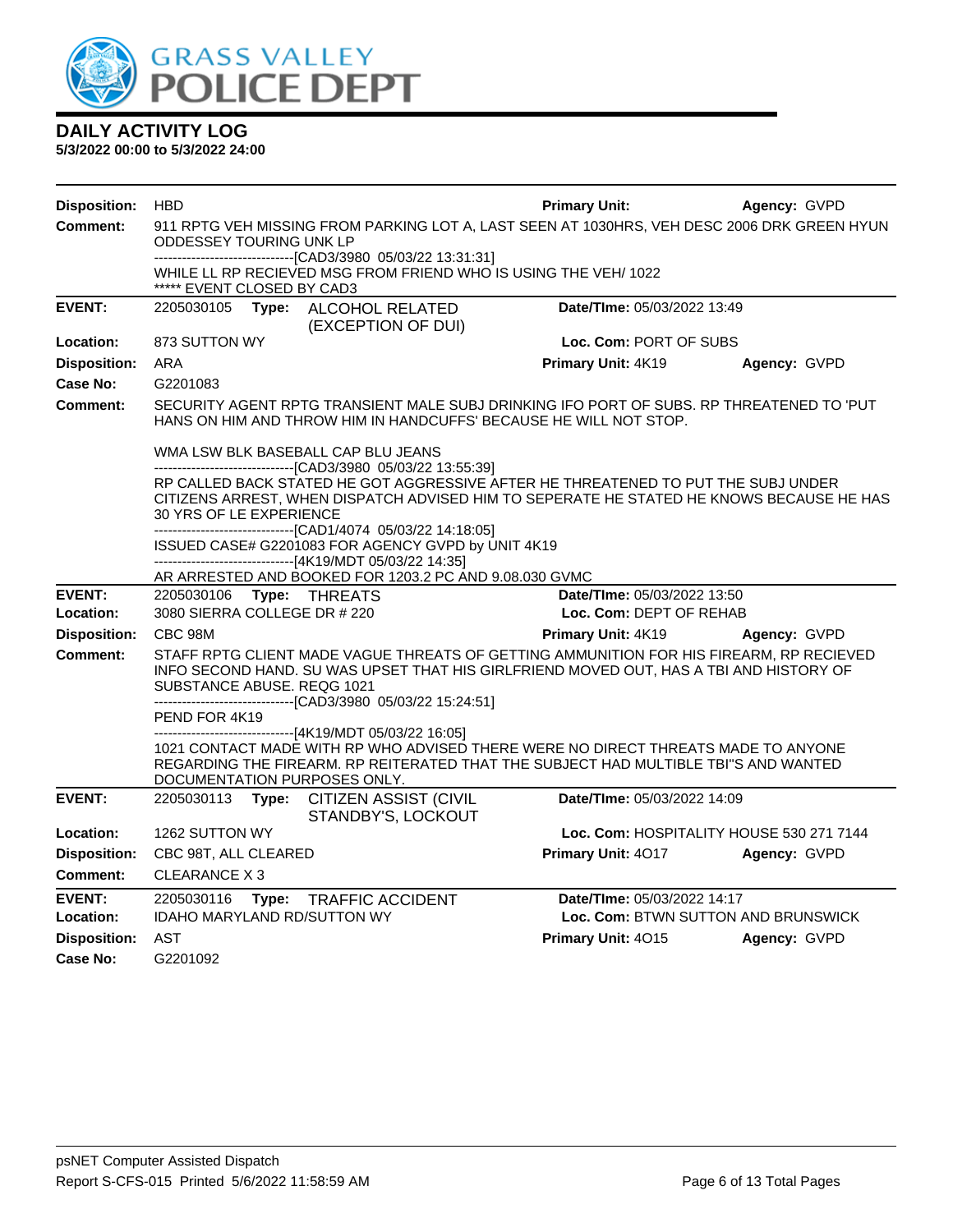

| <b>Comment:</b>            | <b>CALFIRE</b>                              |                                                                                                                                                                                    | 911 RPTG SUBJ TC'D INTO HIM AND IS PASSED OUT IN THE VEH. SU IS IN A NISSAN XTERA/XFER TO   |                                          |  |  |
|----------------------------|---------------------------------------------|------------------------------------------------------------------------------------------------------------------------------------------------------------------------------------|---------------------------------------------------------------------------------------------|------------------------------------------|--|--|
|                            | RP ADV HE IS NOT INJURED                    | ------------------------[CAD1/4074_05/03/22 14:18:57]                                                                                                                              |                                                                                             |                                          |  |  |
|                            | <b>SUBJ IS BREATHING</b>                    | ------------------------------[CAD1/4074 05/03/22 14:19:17]                                                                                                                        |                                                                                             |                                          |  |  |
|                            | RP IS IN A GRN TOYT PICKUP                  | ----------------------------------[CAD1/4074 05/03/22 14:19:36]                                                                                                                    |                                                                                             |                                          |  |  |
|                            | <b>VOICED</b>                               | --------------------------------[CAD1/4074 05/03/22 14:20:11]                                                                                                                      |                                                                                             |                                          |  |  |
|                            |                                             | -------------------------------[CAD3/3980 05/03/22 14:22:55]<br>PER CALFIRE CLOSER TO THE SUTTON SIDE<br>--------------------------------[CAD3/3980 05/03/22 14:29:22]             |                                                                                             |                                          |  |  |
|                            |                                             | 1039 AAA/ MMM TOWING ETA 20 MINS LOG 37260<br>--------------------------------[CAD3/3980 05/03/22 14:33:27]                                                                        |                                                                                             |                                          |  |  |
|                            |                                             | ------------------------------[CAD3/3980 05/03/22 14:33:34]                                                                                                                        | TOW ASSIGNED-CELESTIAL VALLEY TOWING, 875 IDAHO MARYLAND DR, GRASS VALLEY, 5302723353,      |                                          |  |  |
|                            | <b>CELESTIAL DRIVE TIME</b>                 |                                                                                                                                                                                    |                                                                                             |                                          |  |  |
|                            |                                             | -------------------------------[CAD1/4074_05/03/22 14:37:29]<br>ISSUED CASE# G2201092 FOR AGENCY GVPD by UNIT 4O15<br>-------------------------------[CAD1/4074_05/03/22 15:17:38] |                                                                                             |                                          |  |  |
|                            | FCN/3702212303221                           |                                                                                                                                                                                    |                                                                                             |                                          |  |  |
| <b>EVENT:</b><br>Location: | 2205030118 Type: TRESPASS<br>1108 PAMPAS DR |                                                                                                                                                                                    | Date/TIme: 05/03/2022 14:24<br>Loc. Com:                                                    |                                          |  |  |
| <b>Disposition:</b>        | CBC NO ONE AT RES                           |                                                                                                                                                                                    | <b>Primary Unit: 4K19</b>                                                                   | Agency: GVPD                             |  |  |
| <b>Comment:</b>            | BY 1400                                     |                                                                                                                                                                                    | RP RPTG EVICTED TENANT STILL HAS NOT LEFT, RP WAS TOLD BY NCSO TO CALL IF THEY DO NOT LEAVE |                                          |  |  |
|                            | 1P14 ADV                                    | ---------------------------[CAD1/4074_05/03/22 14:51:27]                                                                                                                           |                                                                                             |                                          |  |  |
|                            | PER 1P14 FOR GVPD                           | ----------------------------------[CAD1/4074 05/03/22 14:53:04]                                                                                                                    |                                                                                             |                                          |  |  |
|                            |                                             | --------------------------------[CAD1/4074 05/03/22 14:54:27]<br>EVENT LOCATION CHANGED FROM 918 PAMPAS DR GV                                                                      |                                                                                             |                                          |  |  |
| <b>EVENT:</b>              | 2205030119                                  | Type: TRAFFIC (DUI, PARKING,<br>SPEED, HAZ                                                                                                                                         | Date/TIme: 05/03/2022 14:32                                                                 |                                          |  |  |
| Location:                  | 1219 SUTTON WY                              |                                                                                                                                                                                    | Loc. Com: KNIGHTS PAINT 530 273 6401                                                        |                                          |  |  |
| <b>Disposition:</b>        | CBC OUT OF THE ROADWAY                      |                                                                                                                                                                                    | <b>Primary Unit: 4K19</b>                                                                   | Agency: GVPD                             |  |  |
| <b>Comment:</b>            | <b>BENCHES</b>                              |                                                                                                                                                                                    | 911 SUBJ SITTING IN THE RW HAVING A PICNIC, RP STATING ONGOING ISSUES AND THINKS THEY NEED  |                                          |  |  |
| EVENT:                     | 2205030120 Type:                            | <b>ALL OTHERS</b>                                                                                                                                                                  | Date/TIme: 05/03/2022 14:34                                                                 |                                          |  |  |
| Location:                  | 129 S AUBURN ST                             |                                                                                                                                                                                    |                                                                                             | Loc. Com: GRASS VALLEY POLICE DEPARTMENT |  |  |
| <b>Disposition:</b>        | RPT                                         |                                                                                                                                                                                    | <b>Primary Unit: 4S4 Agency: GVPD</b>                                                       |                                          |  |  |
| Case No:                   | G2201084                                    |                                                                                                                                                                                    |                                                                                             |                                          |  |  |
| Comment:                   | <b>ONLINE REPORTS</b>                       |                                                                                                                                                                                    |                                                                                             |                                          |  |  |
|                            | EVENT LOCATION CHANGED FROM GVPD            |                                                                                                                                                                                    |                                                                                             |                                          |  |  |
|                            |                                             | -------------------------------[CAD1/4074 05/03/22 14:36:49]<br>ISSUED CASE# G2201084-G2201091 FOR GVPD by UNIT 4S4                                                                |                                                                                             |                                          |  |  |
| <b>EVENT:</b>              | 2205030120 Type: ALL OTHERS                 |                                                                                                                                                                                    | Date/TIme: 05/03/2022 14:34                                                                 |                                          |  |  |
| Location:                  | 129 S AUBURN ST                             |                                                                                                                                                                                    |                                                                                             | Loc. Com: GRASS VALLEY POLICE DEPARTMENT |  |  |
| <b>Disposition:</b>        | <b>RPT</b>                                  |                                                                                                                                                                                    | <b>Primary Unit: 4S4</b>                                                                    | Agency: GVPD                             |  |  |
| <b>Case No:</b>            | G2201085                                    |                                                                                                                                                                                    |                                                                                             |                                          |  |  |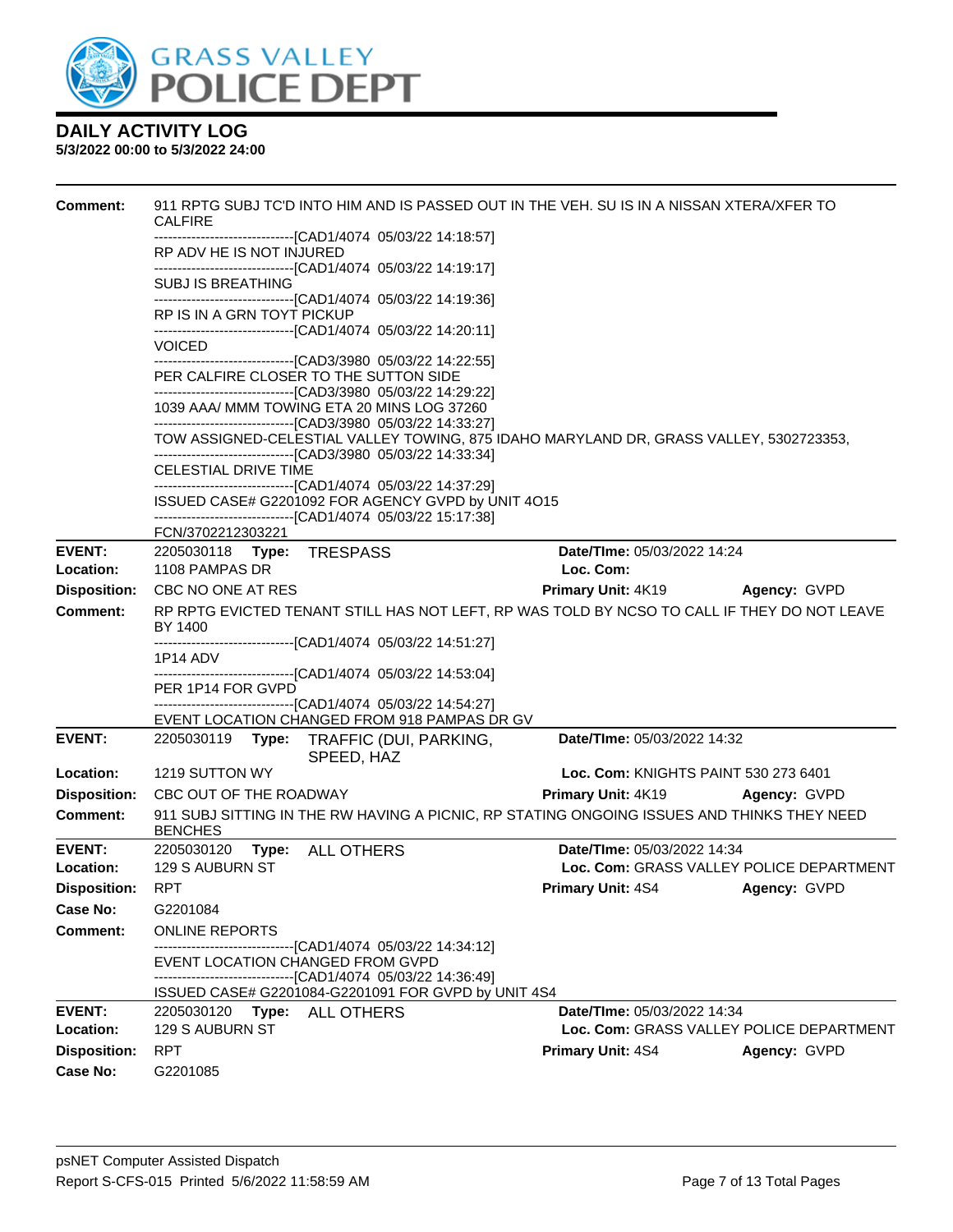

| Comment:                   | <b>ONLINE REPORTS</b>                          |                                                                                                                     |                             |                                          |
|----------------------------|------------------------------------------------|---------------------------------------------------------------------------------------------------------------------|-----------------------------|------------------------------------------|
|                            |                                                | ------------------------[CAD1/4074_05/03/22 14:34:12]<br>EVENT LOCATION CHANGED FROM GVPD                           |                             |                                          |
|                            |                                                | -------------------------------[CAD1/4074 05/03/22 14:36:49]                                                        |                             |                                          |
|                            |                                                | ISSUED CASE# G2201084-G2201091 FOR GVPD by UNIT 4S4                                                                 |                             |                                          |
| <b>EVENT:</b><br>Location: | 2205030120 Type: ALL OTHERS<br>129 S AUBURN ST |                                                                                                                     | Date/TIme: 05/03/2022 14:34 | Loc. Com: GRASS VALLEY POLICE DEPARTMENT |
| <b>Disposition:</b>        | <b>RPT</b>                                     |                                                                                                                     | <b>Primary Unit: 4S4</b>    | Agency: GVPD                             |
| Case No:                   | G2201086                                       |                                                                                                                     |                             |                                          |
| <b>Comment:</b>            | <b>ONLINE REPORTS</b>                          |                                                                                                                     |                             |                                          |
|                            |                                                | -------------------------------[CAD1/4074 05/03/22 14:34:12]                                                        |                             |                                          |
|                            |                                                | EVENT LOCATION CHANGED FROM GVPD                                                                                    |                             |                                          |
|                            |                                                | -------------------------------[CAD1/4074 05/03/22 14:36:49]<br>ISSUED CASE# G2201084-G2201091 FOR GVPD by UNIT 4S4 |                             |                                          |
| <b>EVENT:</b>              | 2205030120 Type: ALL OTHERS                    |                                                                                                                     | Date/TIme: 05/03/2022 14:34 |                                          |
| Location:                  | 129 S AUBURN ST                                |                                                                                                                     |                             | Loc. Com: GRASS VALLEY POLICE DEPARTMENT |
| <b>Disposition:</b>        | <b>RPT</b>                                     |                                                                                                                     | <b>Primary Unit: 4S4</b>    | Agency: GVPD                             |
| Case No:                   | G2201087                                       |                                                                                                                     |                             |                                          |
| <b>Comment:</b>            | <b>ONLINE REPORTS</b>                          |                                                                                                                     |                             |                                          |
|                            |                                                | --------------------------------[CAD1/4074_05/03/22_14:34:12]                                                       |                             |                                          |
|                            |                                                | EVENT LOCATION CHANGED FROM GVPD<br>------------------------------[CAD1/4074 05/03/22 14:36:49]                     |                             |                                          |
|                            |                                                | ISSUED CASE# G2201084-G2201091 FOR GVPD by UNIT 4S4                                                                 |                             |                                          |
| <b>EVENT:</b>              | 2205030120 Type: ALL OTHERS                    |                                                                                                                     | Date/TIme: 05/03/2022 14:34 |                                          |
| Location:                  | 129 S AUBURN ST                                |                                                                                                                     |                             | Loc. Com: GRASS VALLEY POLICE DEPARTMENT |
| <b>Disposition:</b>        | <b>RPT</b>                                     |                                                                                                                     | <b>Primary Unit: 4S4</b>    | Agency: GVPD                             |
| Case No:                   | G2201088                                       |                                                                                                                     |                             |                                          |
| Comment:                   | <b>ONLINE REPORTS</b>                          |                                                                                                                     |                             |                                          |
|                            |                                                | ------------------------------[CAD1/4074_05/03/22 14:34:12]<br>EVENT LOCATION CHANGED FROM GVPD                     |                             |                                          |
|                            |                                                | -------------------------------[CAD1/4074 05/03/22 14:36:49]                                                        |                             |                                          |
|                            |                                                | ISSUED CASE# G2201084-G2201091 FOR GVPD by UNIT 4S4                                                                 |                             |                                          |
| <b>EVENT:</b><br>Location: | 2205030120 Type: ALL OTHERS<br>129 S AUBURN ST |                                                                                                                     | Date/TIme: 05/03/2022 14:34 | Loc. Com: GRASS VALLEY POLICE DEPARTMENT |
| <b>Disposition:</b>        | <b>RPT</b>                                     |                                                                                                                     | <b>Primary Unit: 4S4</b>    | Agency: GVPD                             |
| Case No:                   | G2201089                                       |                                                                                                                     |                             |                                          |
| <b>Comment:</b>            | <b>ONLINE REPORTS</b>                          |                                                                                                                     |                             |                                          |
|                            |                                                | -------------------------------[CAD1/4074_05/03/22 14:34:12]                                                        |                             |                                          |
|                            |                                                | EVENT LOCATION CHANGED FROM GVPD<br>-------------------------------[CAD1/4074_05/03/22 14:36:49]                    |                             |                                          |
|                            |                                                | ISSUED CASE# G2201084-G2201091 FOR GVPD by UNIT 4S4                                                                 |                             |                                          |
| <b>EVENT:</b>              | 2205030120 Type: ALL OTHERS                    |                                                                                                                     | Date/TIme: 05/03/2022 14:34 |                                          |
| Location:                  | <b>129 S AUBURN ST</b>                         |                                                                                                                     |                             | Loc. Com: GRASS VALLEY POLICE DEPARTMENT |
| <b>Disposition:</b>        | <b>RPT</b>                                     |                                                                                                                     | <b>Primary Unit: 4S4</b>    | Agency: GVPD                             |
| Case No:                   | G2201090                                       |                                                                                                                     |                             |                                          |
| <b>Comment:</b>            | <b>ONLINE REPORTS</b>                          |                                                                                                                     |                             |                                          |
|                            |                                                | ---------------------[CAD1/4074_05/03/22 14:34:12]<br>EVENT LOCATION CHANGED FROM GVPD                              |                             |                                          |
|                            |                                                | ------------------------------[CAD1/4074 05/03/22 14:36:49]                                                         |                             |                                          |
|                            |                                                | ISSUED CASE# G2201084-G2201091 FOR GVPD by UNIT 4S4                                                                 |                             |                                          |
| <b>EVENT:</b>              | 2205030120 Type: ALL OTHERS                    |                                                                                                                     | Date/TIme: 05/03/2022 14:34 |                                          |
| Location:                  | 129 S AUBURN ST                                |                                                                                                                     |                             | Loc. Com: GRASS VALLEY POLICE DEPARTMENT |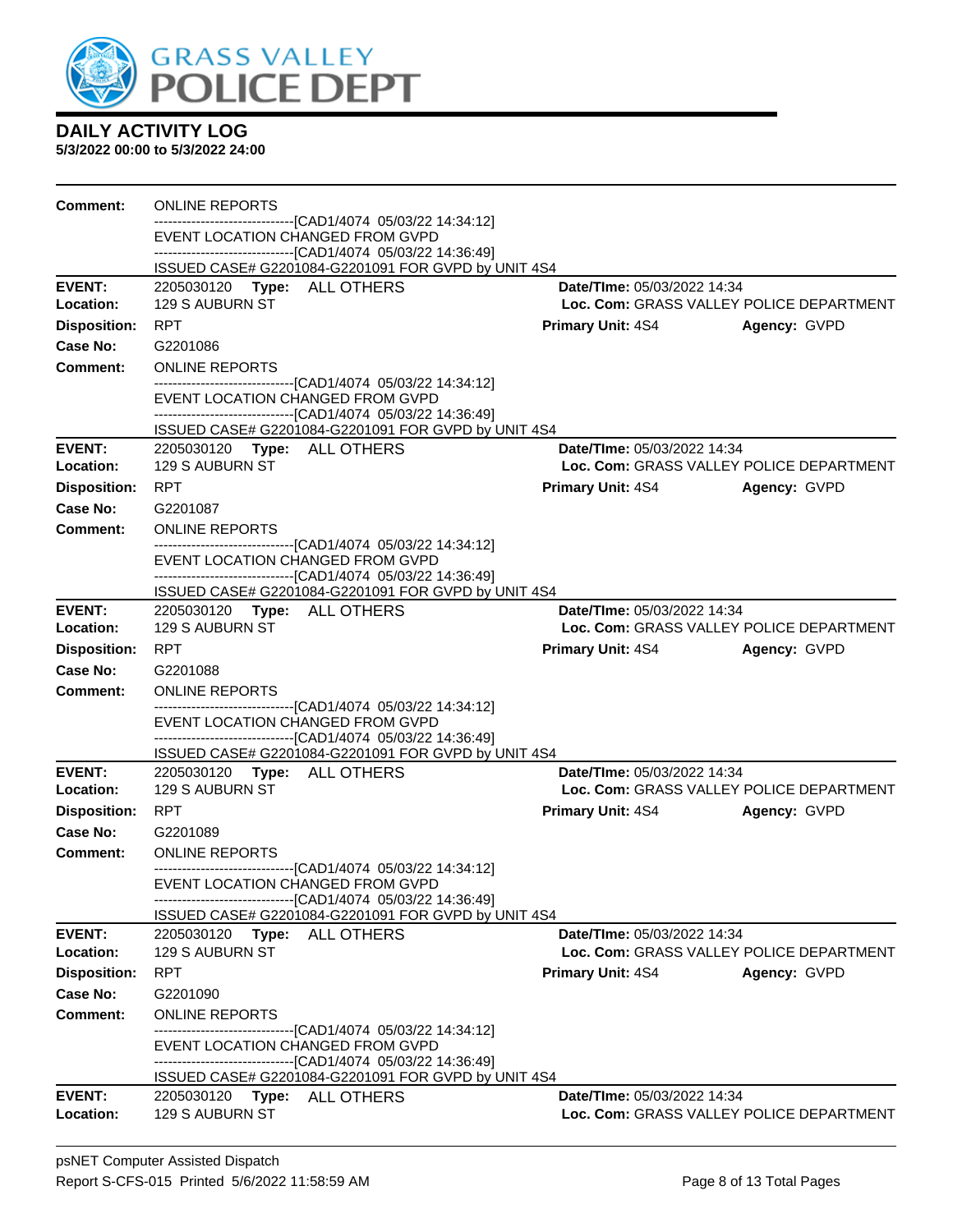

| <b>Disposition:</b> | <b>RPT</b>                                                                                                                                                                                                                      | <b>Primary Unit: 4S4</b>              | Agency: GVPD |
|---------------------|---------------------------------------------------------------------------------------------------------------------------------------------------------------------------------------------------------------------------------|---------------------------------------|--------------|
| Case No:            | G2201091                                                                                                                                                                                                                        |                                       |              |
| Comment:            | <b>ONLINE REPORTS</b>                                                                                                                                                                                                           |                                       |              |
|                     | ---------------------------------[CAD1/4074 05/03/22 14:34:12]<br>EVENT LOCATION CHANGED FROM GVPD<br>-------------------------------[CAD1/4074 05/03/22 14:36:49]                                                              |                                       |              |
|                     | ISSUED CASE# G2201084-G2201091 FOR GVPD by UNIT 4S4                                                                                                                                                                             |                                       |              |
| <b>EVENT:</b>       | 2205030124 Type: DISTURBANCE (NOISE,<br>MUSIC, VERBAL, BARKI                                                                                                                                                                    | Date/TIme: 05/03/2022 14:59           |              |
| Location:           | <b>TINLOY BUS STOP</b>                                                                                                                                                                                                          | Loc. Com:                             |              |
| <b>Disposition:</b> | <b>WA</b>                                                                                                                                                                                                                       | <b>Primary Unit: 4017</b>             | Agency: GVPD |
| Comment:            | BUS DRIVER RPTG MALE CAUSING A 415V, SMASHING ITEMS ON THE SIDE WALK AND YELLING AT PEOPLE.<br>WMA DRK CULY HAIR, BLK JACKET AND CAMO JACKET                                                                                    |                                       |              |
| <b>EVENT:</b>       | 2205030125 Type: PUBLIC RELATION CONTACT                                                                                                                                                                                        | Date/TIme: 05/03/2022 15:02           |              |
| Location:           | 1449 SEGSWORTH WY #15                                                                                                                                                                                                           | Loc. Com:                             |              |
| <b>Disposition:</b> | <b>CBC</b>                                                                                                                                                                                                                      | Primary Unit: 4017                    | Agency: GVPD |
| <b>Comment:</b>     | REQG 1021 REGARDING LEAVING A CHILD ALONE.<br>-------------------------------[CAD3/3980 05/03/22 15:06:35]                                                                                                                      |                                       |              |
| <b>EVENT:</b>       | EVENT CALL TYPE CHANGED FROM WEL<br>2205030129 Type: WELFARE CHECK                                                                                                                                                              | Date/TIme: 05/03/2022 15:19           |              |
| Location:           | <b>CFN</b>                                                                                                                                                                                                                      | Loc. Com: BEHIND THE STATION ON SOUTH |              |
|                     |                                                                                                                                                                                                                                 | <b>AUBURN</b>                         |              |
| <b>Disposition:</b> | UTL                                                                                                                                                                                                                             | <b>Primary Unit: 4017</b>             | Agency: GVPD |
| <b>Comment:</b>     | RP RPTG SUBJ SWIMMING IN NID DITCH, UNK IF IN DISTRESS, TRANSFER TO CALFIRE<br>-------------------------------[CAD3/3980 05/03/22 15:26:42]                                                                                     |                                       |              |
|                     | PER CALFIRE THEY ARE NOT RESPONDING                                                                                                                                                                                             |                                       |              |
| <b>EVENT:</b>       | 2205030130 Type: ASSAULTS, BATTERY (415<br>PHYSICAL)                                                                                                                                                                            | Date/TIme: 05/03/2022 15:22           |              |
| Location:           | <b>JOYCE DR/WHITING ST</b>                                                                                                                                                                                                      | Loc. Com: ON THE TRAIL                |              |
| <b>Disposition:</b> | AST                                                                                                                                                                                                                             | Primary Unit: 4023                    | Agency: GVPD |
| Case No:            | G2201093                                                                                                                                                                                                                        |                                       |              |
| Comment:            | 911 RPTG 17 YR OLD WAS JUST BEAT UP BY 3 SUBJS IN SKI MASKS, VIC J IS BLEADING FROM THE HEAD<br>AND NEEDS MEDICAL TRANSFER TO CALFIRE. VIC IS NOW AT 150 JOYCE<br>--------------------------------[CAD3/3980 05/03/22 15:22:42] |                                       |              |
|                     | EVENT CALL TYPE CHANGED FROM DIS<br>------------------------[CAD3/3980_05/03/22_15:23:03]                                                                                                                                       |                                       |              |
|                     | <b>VOICED</b>                                                                                                                                                                                                                   |                                       |              |
|                     | --------------------------------[CAD3/3980 05/03/22 15:25:48]<br>PER CALFIRE SUSPECTS DO HAVE BRASS KNUCKLES                                                                                                                    |                                       |              |
|                     | --------------------------[CAD3/3980 05/03/22 15:27:07]<br>PER CALFIRE THE RP STATING THE SUSPECTS RAN ON JOYCE TWRDS WHITING NO FURTHER<br>--------------------------------[CAD3/3980 05/03/22 16:33:49]                       |                                       |              |
|                     | ISSUED CASE# G2201093 FOR AGENCY GVPD by UNIT 4O23<br>------------------------------[MERGED CAD1/4074 05/03/2022 16:40:27]                                                                                                      |                                       |              |
|                     | MERGED 2205030147 TYPE: FU                                                                                                                                                                                                      |                                       |              |
|                     | LOCATION: 322 BUENA VISTA ST<br>RP:                                                                                                                                                                                             |                                       |              |
|                     | CASE# G2201093                                                                                                                                                                                                                  |                                       |              |
|                     | ---------------------------------[CAD1/4074 05/03/22 16:39:51]                                                                                                                                                                  |                                       |              |
|                     | EVENT LOCATION CHANGED FROM 323 BUENA VISTA<br>-------------------------------[CAD1/4074 05/03/22 16:40:01]                                                                                                                     |                                       |              |
|                     | EVENT LOCATION CHANGED FROM 323 BUENA VISTA ST GV                                                                                                                                                                               |                                       |              |
| <b>EVENT:</b>       | 2205030131<br>Type: TRAFFIC (DUI, PARKING,<br>SPEED, HAZ                                                                                                                                                                        | <b>Date/TIme: 05/03/2022 15:23</b>    |              |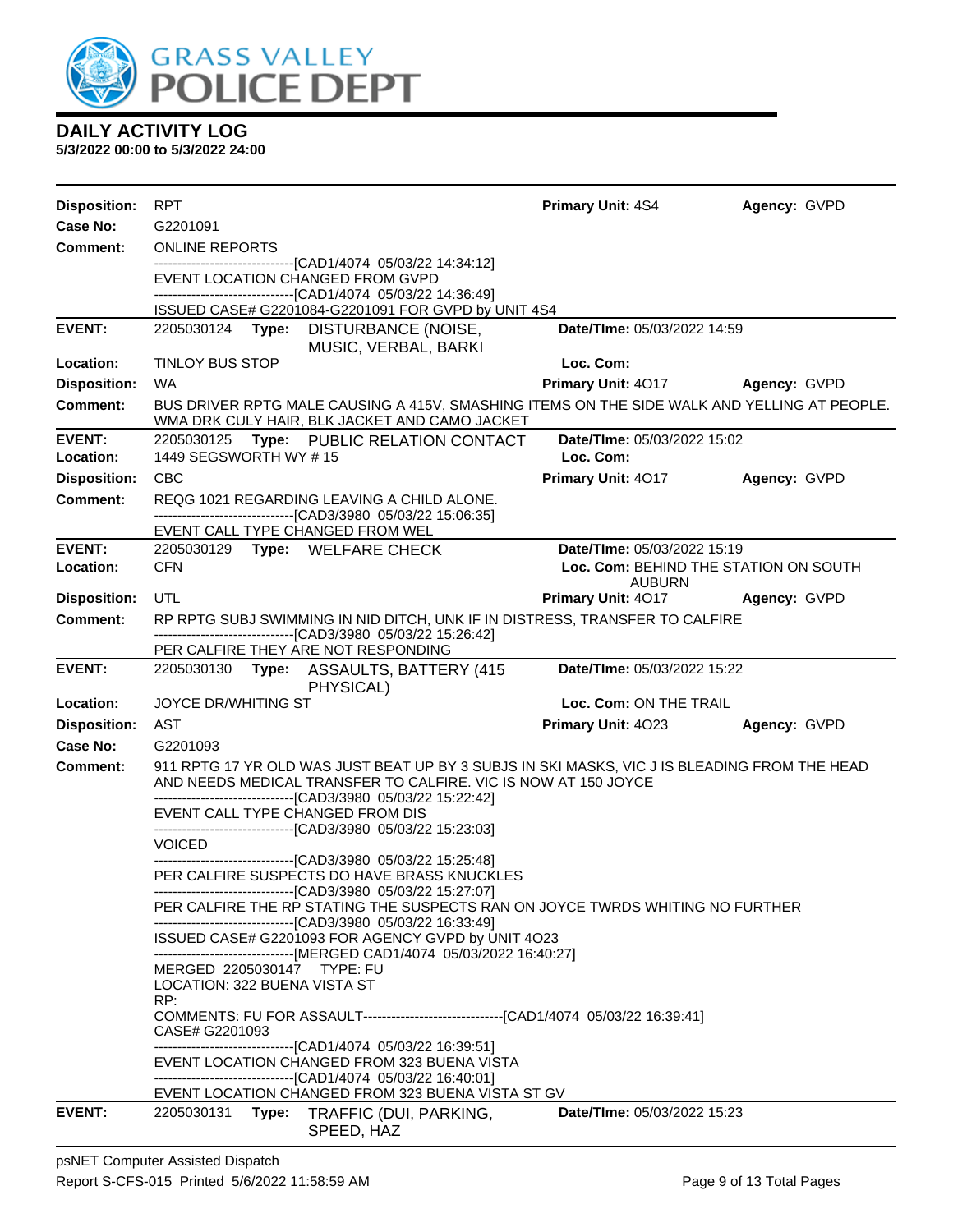

| Loc. Com:<br>Location:<br>DORSEY DR/EA MAIN ST<br>Primary Unit: 4023<br><b>Disposition:</b><br>CBC LIGHT LOOKS FINE<br>Agency: GVPD<br><b>Comment:</b><br>911 RED LIGHT STUCK<br><b>EVENT:</b><br>Date/TIme: 05/03/2022 15:42<br>2205030136<br>Type:<br>DISTURBANCE (NOISE,<br>MUSIC, VERBAL, BARKI<br>Location:<br>688 SUTTON WY<br>Loc. Com: PANDA EXPRESS<br><b>Disposition:</b><br>Primary Unit: 4K19<br>WA ADV 602PC, EXCORTED OFF PROPERTY<br>Agency: GVPD<br><b>Comment:</b><br>911 RPTG A MALE JUST THREATENED HER 15 YR THAT HE WAS GOING TO SHOT HIM, NEG FIREARMS SEEN.<br>SU STATED THAT THE J WAS LOOKING AT HIM FROM THEIR OWN CAR. LSW GRN HAT, BLK JACKET, PLAID<br>SHIRT, BLK JEANS<br>------------------------------[CAD3/3980_05/03/22 15:43:29]<br>ALL PARTIES ARE OUTSIDE AND RP DOES NOT FEEL IN DANGERS<br>---------------------------------[CAD3/3980 05/03/22 15:44:00]<br>SU YELLING THAT HIS NAME IS MR COOK<br>-------------------------------[CAD3/3980_05/03/22_15:44:33]<br><b>VOICED</b><br><b>EVENT:</b><br>2205030138<br>Date/TIme: 05/03/2022 15:58<br>Type:<br>PROPERTY LOST OR FOUND<br>Location:<br>129 S AUBURN ST<br>Loc. Com: GRASS VALLEY POLICE DEPARTMENT<br><b>Disposition:</b><br><b>CBC</b><br>Primary Unit: 4017<br>Agency: GVPD<br><b>Comment:</b><br>RP RPTG HE IS IN THE LOBBY TO PICK UP HIS WALLET THAT WAS TURNED IN. ADV NO ONE IS IN THERE<br><b>EVENT:</b><br>2205030140<br>Date/TIme: 05/03/2022 16:04<br>Type:<br>DISTURBANCE (NOISE,<br>MUSIC, VERBAL, BARKI<br>880 SUTTON WY<br>Loc. Com: ACF WALGREENS ON THE RITE AID<br>Location:<br><b>SIDE</b><br><b>UTL</b><br>Primary Unit: 4K19<br><b>Disposition:</b><br>Agency: GVPD<br>RP RPTG MALE SCREAMING FROM THE BUSHES, RP WAS DRIVING BY AND ONLY ABLE TO TELL HE WAS<br><b>Comment:</b><br>BALD WITH DRK CLOTHING AND CARRYING A BAG. RP LOST SERVICE<br><b>EVENT:</b><br>Type: VEHICLE STOP<br>Date/TIme: 05/03/2022 16:06<br>2205030141<br>HENDERSON ST/BENNETT ST<br>Location:<br>Loc. Com:<br><b>WA</b><br>Primary Unit: 4017<br>Agency: GVPD<br><b>Disposition:</b><br><b>Comment:</b><br>License: 2KNK358<br>-------[CAD1/4074 05/03/22 16:06:19]<br>EVENT LOCATION CHANGED FROM HENDEROSN/BENNETT<br><b>EVENT:</b><br>Date/TIme: 05/03/2022 16:12<br>2205030143<br><b>Type: TRAFFIC ACCIDENT</b><br>Location:<br>49/20 RAMP STATE/DORSEY DR<br>Loc. Com: SBO<br><b>Disposition:</b><br><b>HBD</b><br><b>Primary Unit:</b><br>Agency: GVPD<br><b>Comment:</b><br>911 SIGN FLEW OUT OF COUNTY VEH AND HIT THE RPS CORVETTE TRANSFER TO CHP<br>***** EVENT CLOSED BY CAD1<br><b>EVENT:</b><br>2205030144<br>Date/TIme: 05/03/2022 16:12<br>Type:<br>VEH CITES, VIN, TOWS, DUI<br><b>BRUNSWICK RD/SUTTON WY</b><br>Loc. Com:<br>Location:<br><b>CBC</b><br>Primary Unit: 4K19<br><b>Disposition:</b><br>Agency: GVPD<br><b>Comment:</b><br>OW DISABLED VEH<br>---------------------------------[CAD1/4074 05/03/22 16:12:59]<br>EVENT LOCATION CHANGED FROM BRUNSWICK/SUTTON<br>----------------------------[CAD1/4074_05/03/22 16:19:23]<br>10-39 AAA #38905<br>TRIPLE M TOWING<br><b>EVENT:</b><br>2205030146<br>Date/TIme: 05/03/2022 16:20<br>Type:<br>911 UNKNOWN<br>(HANGUPS, ABAN'S)<br>Loc. Com:<br>Location:<br><b>BERRYHILL</b><br><b>Primary Unit:</b><br><b>Disposition:</b><br><b>HBD</b><br>Agency: GVPD |  |  |  |  |
|--------------------------------------------------------------------------------------------------------------------------------------------------------------------------------------------------------------------------------------------------------------------------------------------------------------------------------------------------------------------------------------------------------------------------------------------------------------------------------------------------------------------------------------------------------------------------------------------------------------------------------------------------------------------------------------------------------------------------------------------------------------------------------------------------------------------------------------------------------------------------------------------------------------------------------------------------------------------------------------------------------------------------------------------------------------------------------------------------------------------------------------------------------------------------------------------------------------------------------------------------------------------------------------------------------------------------------------------------------------------------------------------------------------------------------------------------------------------------------------------------------------------------------------------------------------------------------------------------------------------------------------------------------------------------------------------------------------------------------------------------------------------------------------------------------------------------------------------------------------------------------------------------------------------------------------------------------------------------------------------------------------------------------------------------------------------------------------------------------------------------------------------------------------------------------------------------------------------------------------------------------------------------------------------------------------------------------------------------------------------------------------------------------------------------------------------------------------------------------------------------------------------------------------------------------------------------------------------------------------------------------------------------------------------------------------------------------------------------------------------------------------------------------------------------------------------------------------------------------------------------------------------------------------------------------------------------------------------------------------------------------------------------------------------------------------------------------------------------------------------------------------------------------------------------------------------------------------------------------------------------------------------------------------------------------------------------------------------|--|--|--|--|
|                                                                                                                                                                                                                                                                                                                                                                                                                                                                                                                                                                                                                                                                                                                                                                                                                                                                                                                                                                                                                                                                                                                                                                                                                                                                                                                                                                                                                                                                                                                                                                                                                                                                                                                                                                                                                                                                                                                                                                                                                                                                                                                                                                                                                                                                                                                                                                                                                                                                                                                                                                                                                                                                                                                                                                                                                                                                                                                                                                                                                                                                                                                                                                                                                                                                                                                                            |  |  |  |  |
|                                                                                                                                                                                                                                                                                                                                                                                                                                                                                                                                                                                                                                                                                                                                                                                                                                                                                                                                                                                                                                                                                                                                                                                                                                                                                                                                                                                                                                                                                                                                                                                                                                                                                                                                                                                                                                                                                                                                                                                                                                                                                                                                                                                                                                                                                                                                                                                                                                                                                                                                                                                                                                                                                                                                                                                                                                                                                                                                                                                                                                                                                                                                                                                                                                                                                                                                            |  |  |  |  |
|                                                                                                                                                                                                                                                                                                                                                                                                                                                                                                                                                                                                                                                                                                                                                                                                                                                                                                                                                                                                                                                                                                                                                                                                                                                                                                                                                                                                                                                                                                                                                                                                                                                                                                                                                                                                                                                                                                                                                                                                                                                                                                                                                                                                                                                                                                                                                                                                                                                                                                                                                                                                                                                                                                                                                                                                                                                                                                                                                                                                                                                                                                                                                                                                                                                                                                                                            |  |  |  |  |
|                                                                                                                                                                                                                                                                                                                                                                                                                                                                                                                                                                                                                                                                                                                                                                                                                                                                                                                                                                                                                                                                                                                                                                                                                                                                                                                                                                                                                                                                                                                                                                                                                                                                                                                                                                                                                                                                                                                                                                                                                                                                                                                                                                                                                                                                                                                                                                                                                                                                                                                                                                                                                                                                                                                                                                                                                                                                                                                                                                                                                                                                                                                                                                                                                                                                                                                                            |  |  |  |  |
|                                                                                                                                                                                                                                                                                                                                                                                                                                                                                                                                                                                                                                                                                                                                                                                                                                                                                                                                                                                                                                                                                                                                                                                                                                                                                                                                                                                                                                                                                                                                                                                                                                                                                                                                                                                                                                                                                                                                                                                                                                                                                                                                                                                                                                                                                                                                                                                                                                                                                                                                                                                                                                                                                                                                                                                                                                                                                                                                                                                                                                                                                                                                                                                                                                                                                                                                            |  |  |  |  |
|                                                                                                                                                                                                                                                                                                                                                                                                                                                                                                                                                                                                                                                                                                                                                                                                                                                                                                                                                                                                                                                                                                                                                                                                                                                                                                                                                                                                                                                                                                                                                                                                                                                                                                                                                                                                                                                                                                                                                                                                                                                                                                                                                                                                                                                                                                                                                                                                                                                                                                                                                                                                                                                                                                                                                                                                                                                                                                                                                                                                                                                                                                                                                                                                                                                                                                                                            |  |  |  |  |
|                                                                                                                                                                                                                                                                                                                                                                                                                                                                                                                                                                                                                                                                                                                                                                                                                                                                                                                                                                                                                                                                                                                                                                                                                                                                                                                                                                                                                                                                                                                                                                                                                                                                                                                                                                                                                                                                                                                                                                                                                                                                                                                                                                                                                                                                                                                                                                                                                                                                                                                                                                                                                                                                                                                                                                                                                                                                                                                                                                                                                                                                                                                                                                                                                                                                                                                                            |  |  |  |  |
|                                                                                                                                                                                                                                                                                                                                                                                                                                                                                                                                                                                                                                                                                                                                                                                                                                                                                                                                                                                                                                                                                                                                                                                                                                                                                                                                                                                                                                                                                                                                                                                                                                                                                                                                                                                                                                                                                                                                                                                                                                                                                                                                                                                                                                                                                                                                                                                                                                                                                                                                                                                                                                                                                                                                                                                                                                                                                                                                                                                                                                                                                                                                                                                                                                                                                                                                            |  |  |  |  |
|                                                                                                                                                                                                                                                                                                                                                                                                                                                                                                                                                                                                                                                                                                                                                                                                                                                                                                                                                                                                                                                                                                                                                                                                                                                                                                                                                                                                                                                                                                                                                                                                                                                                                                                                                                                                                                                                                                                                                                                                                                                                                                                                                                                                                                                                                                                                                                                                                                                                                                                                                                                                                                                                                                                                                                                                                                                                                                                                                                                                                                                                                                                                                                                                                                                                                                                                            |  |  |  |  |
|                                                                                                                                                                                                                                                                                                                                                                                                                                                                                                                                                                                                                                                                                                                                                                                                                                                                                                                                                                                                                                                                                                                                                                                                                                                                                                                                                                                                                                                                                                                                                                                                                                                                                                                                                                                                                                                                                                                                                                                                                                                                                                                                                                                                                                                                                                                                                                                                                                                                                                                                                                                                                                                                                                                                                                                                                                                                                                                                                                                                                                                                                                                                                                                                                                                                                                                                            |  |  |  |  |
|                                                                                                                                                                                                                                                                                                                                                                                                                                                                                                                                                                                                                                                                                                                                                                                                                                                                                                                                                                                                                                                                                                                                                                                                                                                                                                                                                                                                                                                                                                                                                                                                                                                                                                                                                                                                                                                                                                                                                                                                                                                                                                                                                                                                                                                                                                                                                                                                                                                                                                                                                                                                                                                                                                                                                                                                                                                                                                                                                                                                                                                                                                                                                                                                                                                                                                                                            |  |  |  |  |
|                                                                                                                                                                                                                                                                                                                                                                                                                                                                                                                                                                                                                                                                                                                                                                                                                                                                                                                                                                                                                                                                                                                                                                                                                                                                                                                                                                                                                                                                                                                                                                                                                                                                                                                                                                                                                                                                                                                                                                                                                                                                                                                                                                                                                                                                                                                                                                                                                                                                                                                                                                                                                                                                                                                                                                                                                                                                                                                                                                                                                                                                                                                                                                                                                                                                                                                                            |  |  |  |  |
|                                                                                                                                                                                                                                                                                                                                                                                                                                                                                                                                                                                                                                                                                                                                                                                                                                                                                                                                                                                                                                                                                                                                                                                                                                                                                                                                                                                                                                                                                                                                                                                                                                                                                                                                                                                                                                                                                                                                                                                                                                                                                                                                                                                                                                                                                                                                                                                                                                                                                                                                                                                                                                                                                                                                                                                                                                                                                                                                                                                                                                                                                                                                                                                                                                                                                                                                            |  |  |  |  |
|                                                                                                                                                                                                                                                                                                                                                                                                                                                                                                                                                                                                                                                                                                                                                                                                                                                                                                                                                                                                                                                                                                                                                                                                                                                                                                                                                                                                                                                                                                                                                                                                                                                                                                                                                                                                                                                                                                                                                                                                                                                                                                                                                                                                                                                                                                                                                                                                                                                                                                                                                                                                                                                                                                                                                                                                                                                                                                                                                                                                                                                                                                                                                                                                                                                                                                                                            |  |  |  |  |
|                                                                                                                                                                                                                                                                                                                                                                                                                                                                                                                                                                                                                                                                                                                                                                                                                                                                                                                                                                                                                                                                                                                                                                                                                                                                                                                                                                                                                                                                                                                                                                                                                                                                                                                                                                                                                                                                                                                                                                                                                                                                                                                                                                                                                                                                                                                                                                                                                                                                                                                                                                                                                                                                                                                                                                                                                                                                                                                                                                                                                                                                                                                                                                                                                                                                                                                                            |  |  |  |  |
|                                                                                                                                                                                                                                                                                                                                                                                                                                                                                                                                                                                                                                                                                                                                                                                                                                                                                                                                                                                                                                                                                                                                                                                                                                                                                                                                                                                                                                                                                                                                                                                                                                                                                                                                                                                                                                                                                                                                                                                                                                                                                                                                                                                                                                                                                                                                                                                                                                                                                                                                                                                                                                                                                                                                                                                                                                                                                                                                                                                                                                                                                                                                                                                                                                                                                                                                            |  |  |  |  |
|                                                                                                                                                                                                                                                                                                                                                                                                                                                                                                                                                                                                                                                                                                                                                                                                                                                                                                                                                                                                                                                                                                                                                                                                                                                                                                                                                                                                                                                                                                                                                                                                                                                                                                                                                                                                                                                                                                                                                                                                                                                                                                                                                                                                                                                                                                                                                                                                                                                                                                                                                                                                                                                                                                                                                                                                                                                                                                                                                                                                                                                                                                                                                                                                                                                                                                                                            |  |  |  |  |
|                                                                                                                                                                                                                                                                                                                                                                                                                                                                                                                                                                                                                                                                                                                                                                                                                                                                                                                                                                                                                                                                                                                                                                                                                                                                                                                                                                                                                                                                                                                                                                                                                                                                                                                                                                                                                                                                                                                                                                                                                                                                                                                                                                                                                                                                                                                                                                                                                                                                                                                                                                                                                                                                                                                                                                                                                                                                                                                                                                                                                                                                                                                                                                                                                                                                                                                                            |  |  |  |  |
|                                                                                                                                                                                                                                                                                                                                                                                                                                                                                                                                                                                                                                                                                                                                                                                                                                                                                                                                                                                                                                                                                                                                                                                                                                                                                                                                                                                                                                                                                                                                                                                                                                                                                                                                                                                                                                                                                                                                                                                                                                                                                                                                                                                                                                                                                                                                                                                                                                                                                                                                                                                                                                                                                                                                                                                                                                                                                                                                                                                                                                                                                                                                                                                                                                                                                                                                            |  |  |  |  |
|                                                                                                                                                                                                                                                                                                                                                                                                                                                                                                                                                                                                                                                                                                                                                                                                                                                                                                                                                                                                                                                                                                                                                                                                                                                                                                                                                                                                                                                                                                                                                                                                                                                                                                                                                                                                                                                                                                                                                                                                                                                                                                                                                                                                                                                                                                                                                                                                                                                                                                                                                                                                                                                                                                                                                                                                                                                                                                                                                                                                                                                                                                                                                                                                                                                                                                                                            |  |  |  |  |
|                                                                                                                                                                                                                                                                                                                                                                                                                                                                                                                                                                                                                                                                                                                                                                                                                                                                                                                                                                                                                                                                                                                                                                                                                                                                                                                                                                                                                                                                                                                                                                                                                                                                                                                                                                                                                                                                                                                                                                                                                                                                                                                                                                                                                                                                                                                                                                                                                                                                                                                                                                                                                                                                                                                                                                                                                                                                                                                                                                                                                                                                                                                                                                                                                                                                                                                                            |  |  |  |  |
|                                                                                                                                                                                                                                                                                                                                                                                                                                                                                                                                                                                                                                                                                                                                                                                                                                                                                                                                                                                                                                                                                                                                                                                                                                                                                                                                                                                                                                                                                                                                                                                                                                                                                                                                                                                                                                                                                                                                                                                                                                                                                                                                                                                                                                                                                                                                                                                                                                                                                                                                                                                                                                                                                                                                                                                                                                                                                                                                                                                                                                                                                                                                                                                                                                                                                                                                            |  |  |  |  |
|                                                                                                                                                                                                                                                                                                                                                                                                                                                                                                                                                                                                                                                                                                                                                                                                                                                                                                                                                                                                                                                                                                                                                                                                                                                                                                                                                                                                                                                                                                                                                                                                                                                                                                                                                                                                                                                                                                                                                                                                                                                                                                                                                                                                                                                                                                                                                                                                                                                                                                                                                                                                                                                                                                                                                                                                                                                                                                                                                                                                                                                                                                                                                                                                                                                                                                                                            |  |  |  |  |
|                                                                                                                                                                                                                                                                                                                                                                                                                                                                                                                                                                                                                                                                                                                                                                                                                                                                                                                                                                                                                                                                                                                                                                                                                                                                                                                                                                                                                                                                                                                                                                                                                                                                                                                                                                                                                                                                                                                                                                                                                                                                                                                                                                                                                                                                                                                                                                                                                                                                                                                                                                                                                                                                                                                                                                                                                                                                                                                                                                                                                                                                                                                                                                                                                                                                                                                                            |  |  |  |  |
|                                                                                                                                                                                                                                                                                                                                                                                                                                                                                                                                                                                                                                                                                                                                                                                                                                                                                                                                                                                                                                                                                                                                                                                                                                                                                                                                                                                                                                                                                                                                                                                                                                                                                                                                                                                                                                                                                                                                                                                                                                                                                                                                                                                                                                                                                                                                                                                                                                                                                                                                                                                                                                                                                                                                                                                                                                                                                                                                                                                                                                                                                                                                                                                                                                                                                                                                            |  |  |  |  |
|                                                                                                                                                                                                                                                                                                                                                                                                                                                                                                                                                                                                                                                                                                                                                                                                                                                                                                                                                                                                                                                                                                                                                                                                                                                                                                                                                                                                                                                                                                                                                                                                                                                                                                                                                                                                                                                                                                                                                                                                                                                                                                                                                                                                                                                                                                                                                                                                                                                                                                                                                                                                                                                                                                                                                                                                                                                                                                                                                                                                                                                                                                                                                                                                                                                                                                                                            |  |  |  |  |
|                                                                                                                                                                                                                                                                                                                                                                                                                                                                                                                                                                                                                                                                                                                                                                                                                                                                                                                                                                                                                                                                                                                                                                                                                                                                                                                                                                                                                                                                                                                                                                                                                                                                                                                                                                                                                                                                                                                                                                                                                                                                                                                                                                                                                                                                                                                                                                                                                                                                                                                                                                                                                                                                                                                                                                                                                                                                                                                                                                                                                                                                                                                                                                                                                                                                                                                                            |  |  |  |  |
|                                                                                                                                                                                                                                                                                                                                                                                                                                                                                                                                                                                                                                                                                                                                                                                                                                                                                                                                                                                                                                                                                                                                                                                                                                                                                                                                                                                                                                                                                                                                                                                                                                                                                                                                                                                                                                                                                                                                                                                                                                                                                                                                                                                                                                                                                                                                                                                                                                                                                                                                                                                                                                                                                                                                                                                                                                                                                                                                                                                                                                                                                                                                                                                                                                                                                                                                            |  |  |  |  |
|                                                                                                                                                                                                                                                                                                                                                                                                                                                                                                                                                                                                                                                                                                                                                                                                                                                                                                                                                                                                                                                                                                                                                                                                                                                                                                                                                                                                                                                                                                                                                                                                                                                                                                                                                                                                                                                                                                                                                                                                                                                                                                                                                                                                                                                                                                                                                                                                                                                                                                                                                                                                                                                                                                                                                                                                                                                                                                                                                                                                                                                                                                                                                                                                                                                                                                                                            |  |  |  |  |
|                                                                                                                                                                                                                                                                                                                                                                                                                                                                                                                                                                                                                                                                                                                                                                                                                                                                                                                                                                                                                                                                                                                                                                                                                                                                                                                                                                                                                                                                                                                                                                                                                                                                                                                                                                                                                                                                                                                                                                                                                                                                                                                                                                                                                                                                                                                                                                                                                                                                                                                                                                                                                                                                                                                                                                                                                                                                                                                                                                                                                                                                                                                                                                                                                                                                                                                                            |  |  |  |  |
|                                                                                                                                                                                                                                                                                                                                                                                                                                                                                                                                                                                                                                                                                                                                                                                                                                                                                                                                                                                                                                                                                                                                                                                                                                                                                                                                                                                                                                                                                                                                                                                                                                                                                                                                                                                                                                                                                                                                                                                                                                                                                                                                                                                                                                                                                                                                                                                                                                                                                                                                                                                                                                                                                                                                                                                                                                                                                                                                                                                                                                                                                                                                                                                                                                                                                                                                            |  |  |  |  |
|                                                                                                                                                                                                                                                                                                                                                                                                                                                                                                                                                                                                                                                                                                                                                                                                                                                                                                                                                                                                                                                                                                                                                                                                                                                                                                                                                                                                                                                                                                                                                                                                                                                                                                                                                                                                                                                                                                                                                                                                                                                                                                                                                                                                                                                                                                                                                                                                                                                                                                                                                                                                                                                                                                                                                                                                                                                                                                                                                                                                                                                                                                                                                                                                                                                                                                                                            |  |  |  |  |
|                                                                                                                                                                                                                                                                                                                                                                                                                                                                                                                                                                                                                                                                                                                                                                                                                                                                                                                                                                                                                                                                                                                                                                                                                                                                                                                                                                                                                                                                                                                                                                                                                                                                                                                                                                                                                                                                                                                                                                                                                                                                                                                                                                                                                                                                                                                                                                                                                                                                                                                                                                                                                                                                                                                                                                                                                                                                                                                                                                                                                                                                                                                                                                                                                                                                                                                                            |  |  |  |  |
|                                                                                                                                                                                                                                                                                                                                                                                                                                                                                                                                                                                                                                                                                                                                                                                                                                                                                                                                                                                                                                                                                                                                                                                                                                                                                                                                                                                                                                                                                                                                                                                                                                                                                                                                                                                                                                                                                                                                                                                                                                                                                                                                                                                                                                                                                                                                                                                                                                                                                                                                                                                                                                                                                                                                                                                                                                                                                                                                                                                                                                                                                                                                                                                                                                                                                                                                            |  |  |  |  |
|                                                                                                                                                                                                                                                                                                                                                                                                                                                                                                                                                                                                                                                                                                                                                                                                                                                                                                                                                                                                                                                                                                                                                                                                                                                                                                                                                                                                                                                                                                                                                                                                                                                                                                                                                                                                                                                                                                                                                                                                                                                                                                                                                                                                                                                                                                                                                                                                                                                                                                                                                                                                                                                                                                                                                                                                                                                                                                                                                                                                                                                                                                                                                                                                                                                                                                                                            |  |  |  |  |
|                                                                                                                                                                                                                                                                                                                                                                                                                                                                                                                                                                                                                                                                                                                                                                                                                                                                                                                                                                                                                                                                                                                                                                                                                                                                                                                                                                                                                                                                                                                                                                                                                                                                                                                                                                                                                                                                                                                                                                                                                                                                                                                                                                                                                                                                                                                                                                                                                                                                                                                                                                                                                                                                                                                                                                                                                                                                                                                                                                                                                                                                                                                                                                                                                                                                                                                                            |  |  |  |  |
|                                                                                                                                                                                                                                                                                                                                                                                                                                                                                                                                                                                                                                                                                                                                                                                                                                                                                                                                                                                                                                                                                                                                                                                                                                                                                                                                                                                                                                                                                                                                                                                                                                                                                                                                                                                                                                                                                                                                                                                                                                                                                                                                                                                                                                                                                                                                                                                                                                                                                                                                                                                                                                                                                                                                                                                                                                                                                                                                                                                                                                                                                                                                                                                                                                                                                                                                            |  |  |  |  |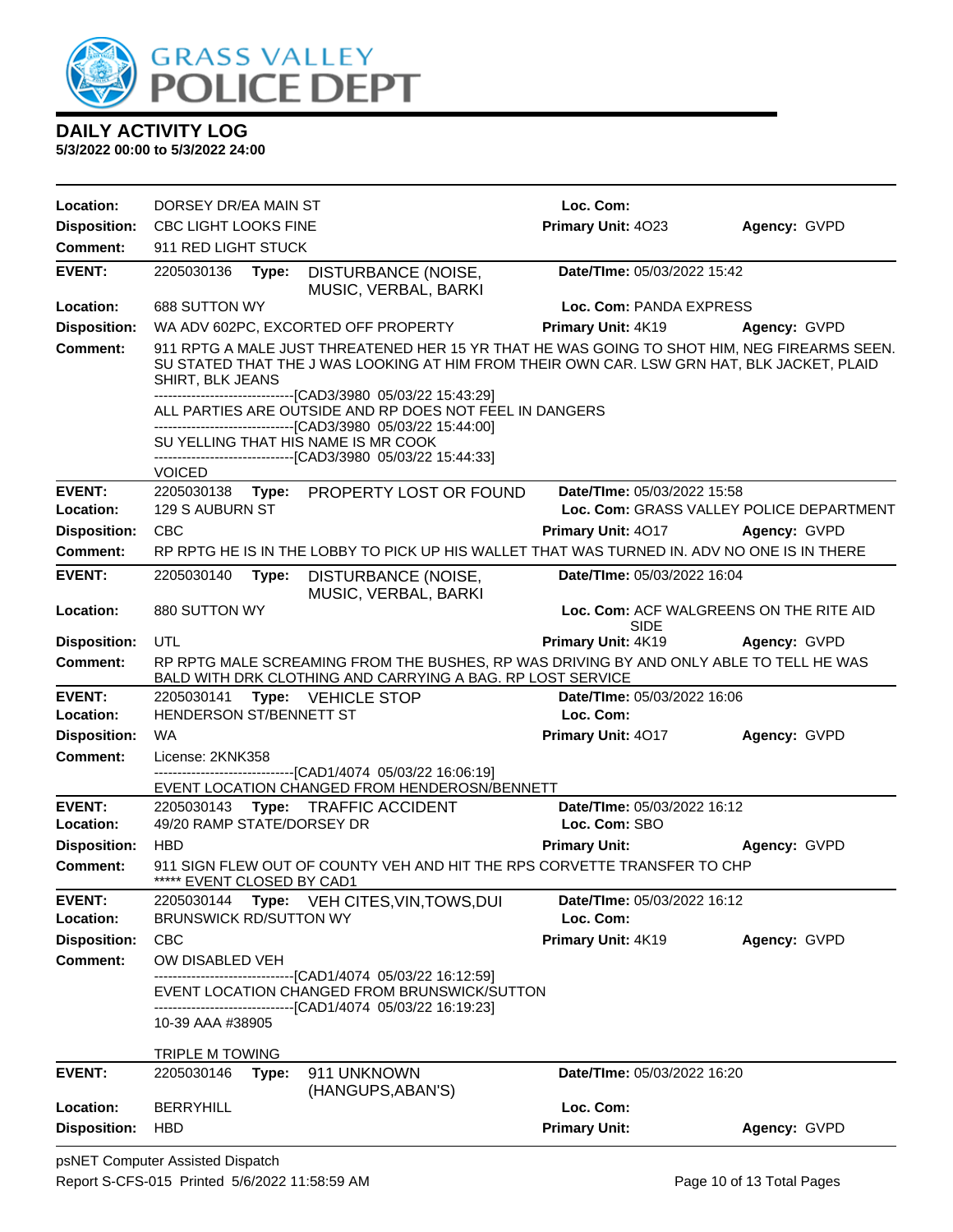

| <b>Comment:</b>     | 911 ACCIDENTAL C4<br>***** EVENT CLOSED BY CAD3 |                                                                                                                                                                                 |                             |              |
|---------------------|-------------------------------------------------|---------------------------------------------------------------------------------------------------------------------------------------------------------------------------------|-----------------------------|--------------|
| <b>EVENT:</b>       |                                                 |                                                                                                                                                                                 | Date/TIme: 05/03/2022 16:39 |              |
| Location:           | 322 BUENA VISTA ST                              |                                                                                                                                                                                 | Loc. Com:                   |              |
| <b>Disposition:</b> | MERGED 2205030130                               |                                                                                                                                                                                 | Primary Unit: 403           | Agency: GVPD |
| <b>Comment:</b>     | FU FOR ASSAULT                                  | -------------------------[CAD1/4074_05/03/22 16:39:41]                                                                                                                          |                             |              |
|                     | CASE# G2201093                                  | -----------------------------[CAD1/4074_05/03/22_16:39:51]                                                                                                                      |                             |              |
|                     |                                                 | EVENT LOCATION CHANGED FROM 323 BUENA VISTA<br>-------------------------------[CAD1/4074 05/03/22 16:40:01]                                                                     |                             |              |
|                     |                                                 | EVENT LOCATION CHANGED FROM 323 BUENA VISTA ST GV<br>***** EVENT CLOSED BY CAD1 WITH COMMENT-2205030130                                                                         |                             |              |
| <b>EVENT:</b>       |                                                 | 2205030149 Type: PUBLIC RELATION CONTACT                                                                                                                                        | Date/TIme: 05/03/2022 16:54 |              |
| Location:           | <b>GRASS VALLEY</b>                             |                                                                                                                                                                                 | Loc. Com:                   |              |
| <b>Disposition:</b> | <b>CBC</b>                                      |                                                                                                                                                                                 | Primary Unit: 4017          | Agency: GVPD |
| <b>Comment:</b>     |                                                 | RP REQG 1021 ON WHERE HE CAN PARK HIS 18 WHEELER ON THE SIDE OF A CITY RW FOR 4 DAYS                                                                                            |                             |              |
| <b>EVENT:</b>       | 2205030151<br>Type:                             | BURGLARY (AUTO,<br>RESIDENCE, COMMERCIAL)                                                                                                                                       | Date/TIme: 05/03/2022 17:01 |              |
| Location:           | 511 LINDEN AV                                   |                                                                                                                                                                                 | Loc. Com:                   |              |
| <b>Disposition:</b> | <b>CNOP</b>                                     |                                                                                                                                                                                 | <b>Primary Unit:</b>        | Agency: GVPD |
| <b>Comment:</b>     | 1330HRS. REQG 1021                              | RP RPTG HIS FIREARM WAS STOLEN FROM THE TRUNK OF HIS VEH TODAY, OCCURED AROUND 1230-                                                                                            |                             |              |
|                     | ***** EVENT CLOSED BY CAD1                      | -------------------------------[CAD1/4074 05/03/22 17:12:32]<br>ADD'T 911 ADV HE FOUND HIS FIREARM. NEG LE NEED                                                                 |                             |              |
| <b>EVENT:</b>       |                                                 | 2205030159 Type: PROPERTY LOST OR FOUND                                                                                                                                         | Date/TIme: 05/03/2022 17:41 |              |
| Location:           | 709 SUTTON WY                                   |                                                                                                                                                                                 | Loc. Com: TRI COUNTIES BANK |              |
| <b>Disposition:</b> | INF LOG PER 4K19                                |                                                                                                                                                                                 | <b>Primary Unit:</b>        | Agency: GVPD |
| <b>Comment:</b>     | CALL BACK NUMBER.                               | CHP 911 TRANSFER REGARDING THEFT OF PERSONAL PROPERTY, DISCONNECTED. UNABLE TO OBTAIN A<br>***** EVENT CLOSED BY CAD1 WITH COMMENT-LOG PER 4K19                                 |                             |              |
| <b>EVENT:</b>       | 2205030162 <b>Type:</b>                         | 911 UNKNOWN                                                                                                                                                                     | Date/TIme: 05/03/2022 18:06 |              |
|                     |                                                 | (HANGUPS, ABAN'S)                                                                                                                                                               |                             |              |
| Location:           | LAT: 39.22789700 LONG: -121.055603              |                                                                                                                                                                                 | Loc. Com:                   |              |
| <b>Disposition:</b> | <b>HBD</b>                                      |                                                                                                                                                                                 | <b>Primary Unit:</b>        | Agency: GVPD |
| <b>Comment:</b>     | 911 ABAN                                        | -------------------------------[CAD3/3980_05/03/22 18:06:47]                                                                                                                    |                             |              |
|                     | ON CB C4                                        |                                                                                                                                                                                 |                             |              |
|                     | CORRECTION ON CB VM LEFT                        | -------------------------------[CAD3/3980 05/03/22 18:07:00]<br>------------------------[CAD1/4074_05/03/22 18:13:04]                                                           |                             |              |
|                     | NEG HIST W/NUMBER<br>***** EVENT CLOSED BY CAD1 |                                                                                                                                                                                 |                             |              |
| <b>EVENT:</b>       | Type:<br>2205030163                             | <b>SUSPICIOUS CIRCUMSTANCE</b><br>(VEHICLE, PERSON                                                                                                                              | Date/TIme: 05/03/2022 18:06 |              |
| Location:           | 115 EA BERRYHILL DR #8                          |                                                                                                                                                                                 | Loc. Com:                   |              |
| <b>Disposition:</b> | <b>CBC</b>                                      |                                                                                                                                                                                 | Primary Unit: 4K19          | Agency: GVPD |
| Comment:            | 10-21 TO START.                                 | RP CONCERNED ABOUT A DOOR BEING OFF ITS HINGES, DOORS GO INTO STORAGE ROOMS. CALLER<br>ADVISED THERE IS A HISTORY OF TRESSPASSING AND DRUG USE IN THOSE STORAGE ROOMS. RP REQ A |                             |              |
| <b>EVENT:</b>       | 2205030166<br>Type:                             | DISTURBANCE (NOISE,<br>MUSIC, VERBAL, BARKI                                                                                                                                     | Date/TIme: 05/03/2022 18:12 |              |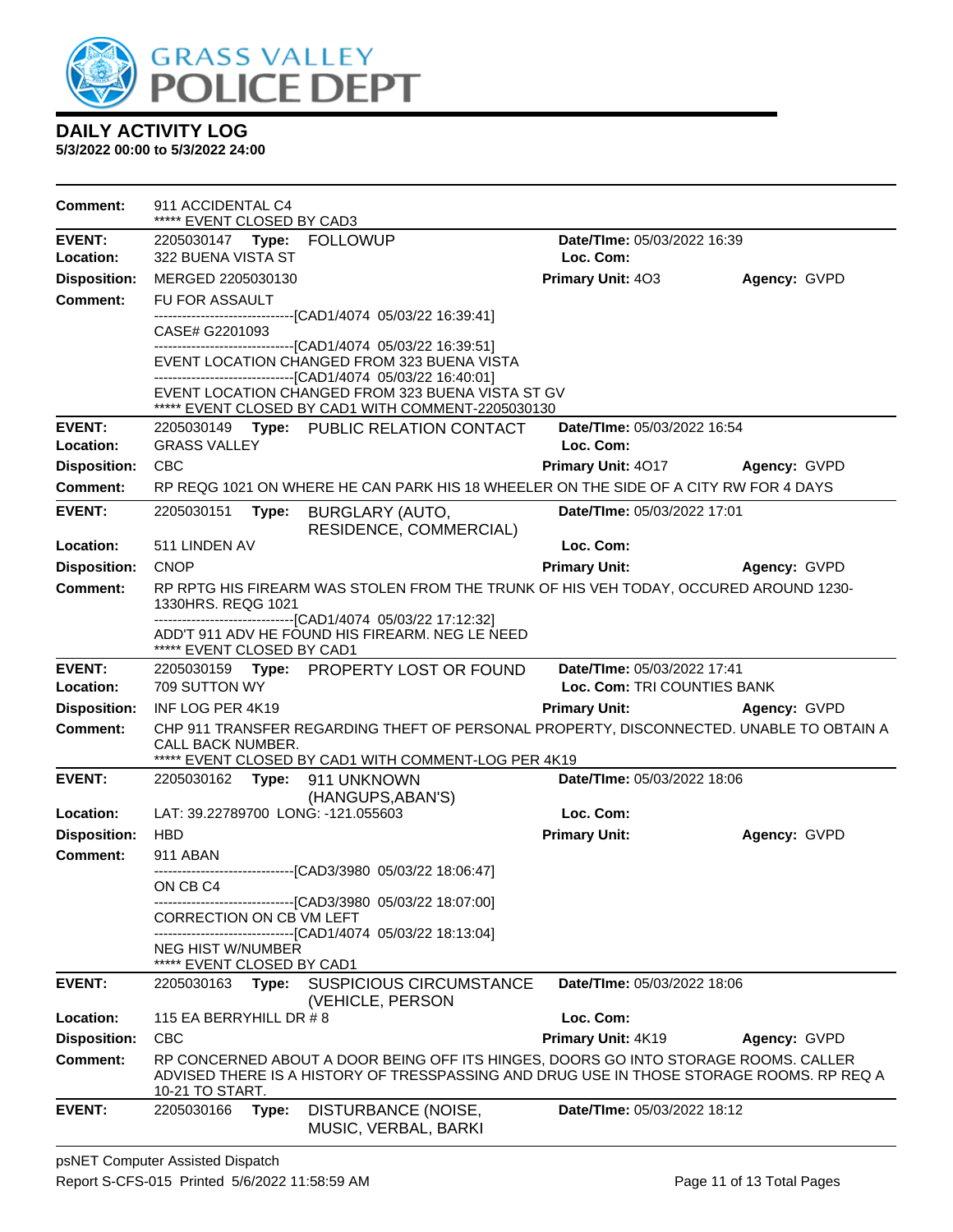

| Location:           | 22 ROCKWOOD DR                                  |       |                                                                                                                                                                | Loc. Com:                            |              |
|---------------------|-------------------------------------------------|-------|----------------------------------------------------------------------------------------------------------------------------------------------------------------|--------------------------------------|--------------|
| <b>Disposition:</b> | CBC 98M                                         |       |                                                                                                                                                                | Primary Unit: 4K19                   | Agency: GVPD |
| Comment:            |                                                 |       | 911 RPTG FAMILY 415V IN THE DRIVEWAY, NEG WEAPONS SEEN OR HEARD, 4 SUBJS INVOLVED<br>------------------------------[4K19/MDT 05/03/22 18:30]                   |                                      |              |
|                     |                                                 |       | CONTACT MADE WITH MALE HALF IN APT. 2 WHO ADVISED 415 VERBAL OVER PROPERTY BETWEEN HE AND<br>HIS GF. XRAY HALF HAD SINCE LEFT. NEG PHYSICAL.                   |                                      |              |
| <b>EVENT:</b>       | 2205030170 Type:                                |       | DRUGS (ANY NARCOTIC<br><b>RELATED OFFENSE)</b>                                                                                                                 | Date/TIme: 05/03/2022 18:31          |              |
| Location:           | 455 SUTTON WY                                   |       |                                                                                                                                                                | Loc. Com:                            |              |
| <b>Disposition:</b> | CBC                                             |       |                                                                                                                                                                | Primary Unit: 4K19                   | Agency: GVPD |
| <b>Comment:</b>     |                                                 |       | 911 RPTG WMA RED CURLY HAIR GRY HAT TRYING TO SELL RP METH AND FETANYL                                                                                         |                                      |              |
| <b>EVENT:</b>       | 2205030171                                      | Type: | DISTURBANCE (NOISE,<br>MUSIC, VERBAL, BARKI                                                                                                                    | Date/TIme: 05/03/2022 18:33          |              |
| Location:           | 649 SUTTON WY                                   |       |                                                                                                                                                                | Loc. Com: INCREDIBLE PETS            |              |
| <b>Disposition:</b> | <b>CBC</b>                                      |       |                                                                                                                                                                | Primary Unit: 4K19                   | Agency: GVPD |
| <b>Comment:</b>     |                                                 |       | RP RPTG NAKED MALE IN 415 WITH HIMSELF BHD STORE                                                                                                               |                                      |              |
|                     | WMA BLU BACKWARDS HAT                           |       |                                                                                                                                                                |                                      |              |
|                     |                                                 |       | --------------------------------[CAD3/4051 05/03/22 18:33:34]<br>SUBJ NO LONGER NAKED. BLK SHIRT BLK PANTS                                                     |                                      |              |
| <b>EVENT:</b>       |                                                 |       |                                                                                                                                                                | Date/TIme: 05/03/2022 19:03          |              |
|                     |                                                 |       | (HANGUPS, ABAN'S)                                                                                                                                              |                                      |              |
| Location:           |                                                 |       | LAT: 39.23222600 LONG: -121.041237                                                                                                                             | Loc. Com:                            |              |
| <b>Disposition:</b> | <b>HBD</b>                                      |       |                                                                                                                                                                | <b>Primary Unit:</b>                 | Agency: GVPD |
| <b>Comment:</b>     | NUMBER AND HOURS.<br>***** EVENT CLOSED BY CAD1 |       | 911 CALLER WANTS TO FILE A COMPLAINT AGAINST OFFICERS, RP WAS PROVIDED THE BUSINESS LINE                                                                       |                                      |              |
| <b>EVENT:</b>       |                                                 |       | 2205030176 Type: SUSPICIOUS CIRCUMSTANCE<br>(VEHICLE, PERSON                                                                                                   | Date/TIme: 05/03/2022 19:11          |              |
| Location:           | RICHARDSON ST/NO CHURCH ST                      |       |                                                                                                                                                                | Loc. Com:                            |              |
| <b>Disposition:</b> | <b>CBC</b>                                      |       |                                                                                                                                                                | <b>Primary Unit: 4022</b>            | Agency: GVPD |
| <b>Comment:</b>     |                                                 |       | RP RPTG VEH IS IN "WORSE CONDITION THAN IT WAS LAST NIGHT" AFTER BEING TOLD LE WAS GOING TO<br>WATCH HIS VEH LAST NIGHT. VEH SIL HOND CIVIC. REQG 1021         |                                      |              |
| <b>EVENT:</b>       | 2205030181                                      |       | Type: SUBJECT STOP                                                                                                                                             | Date/TIme: 05/03/2022 20:00          |              |
| Location:           | 451 E MAIN ST                                   |       |                                                                                                                                                                | Loc. Com: CHEVRON                    |              |
| <b>Disposition:</b> | <b>CBC</b>                                      |       |                                                                                                                                                                | Primary Unit: 4022                   | Agency: GVPD |
| Comment:            | O/W <sub>1</sub>                                |       |                                                                                                                                                                |                                      |              |
|                     |                                                 |       | EVENT LOCATION CHANGED FROM CHEVRON                                                                                                                            |                                      |              |
| <b>EVENT:</b>       | 2205030191                                      | Type: | DISTURBANCE (NOISE,<br>MUSIC, VERBAL, BARKI                                                                                                                    | Date/TIme: 05/03/2022 20:52          |              |
| Location:           | 988 PLAZA DR                                    |       |                                                                                                                                                                | Loc. Com: MARGARITAS RESTAURANT      |              |
| <b>Disposition:</b> | <b>CBC</b>                                      |       |                                                                                                                                                                | Primary Unit: 4K19                   | Agency: GVPD |
| <b>Comment:</b>     |                                                 |       | RP REPORTS MALE IN A GRY HOODIE CAME IN THE BACK DOOR YELLING PROFANITIES AND THEN WALKED<br>THROUGH THE RESTAURANT. LAST SEEN NEAR THE BACK DOOR ON PLAZA DR. |                                      |              |
| <b>EVENT:</b>       | 2205030193                                      | Type: | <b>TRESPASS</b>                                                                                                                                                | Date/TIme: 05/03/2022 21:04          |              |
| Location:           | 592 DOUGLAS AV                                  |       |                                                                                                                                                                | Loc. Com: DIRECTLY ACROSS THE STREET |              |
| <b>Disposition:</b> | <b>CBC</b>                                      |       |                                                                                                                                                                | <b>FROM 592</b><br>Primary Unit: 404 | Agency: GVPD |